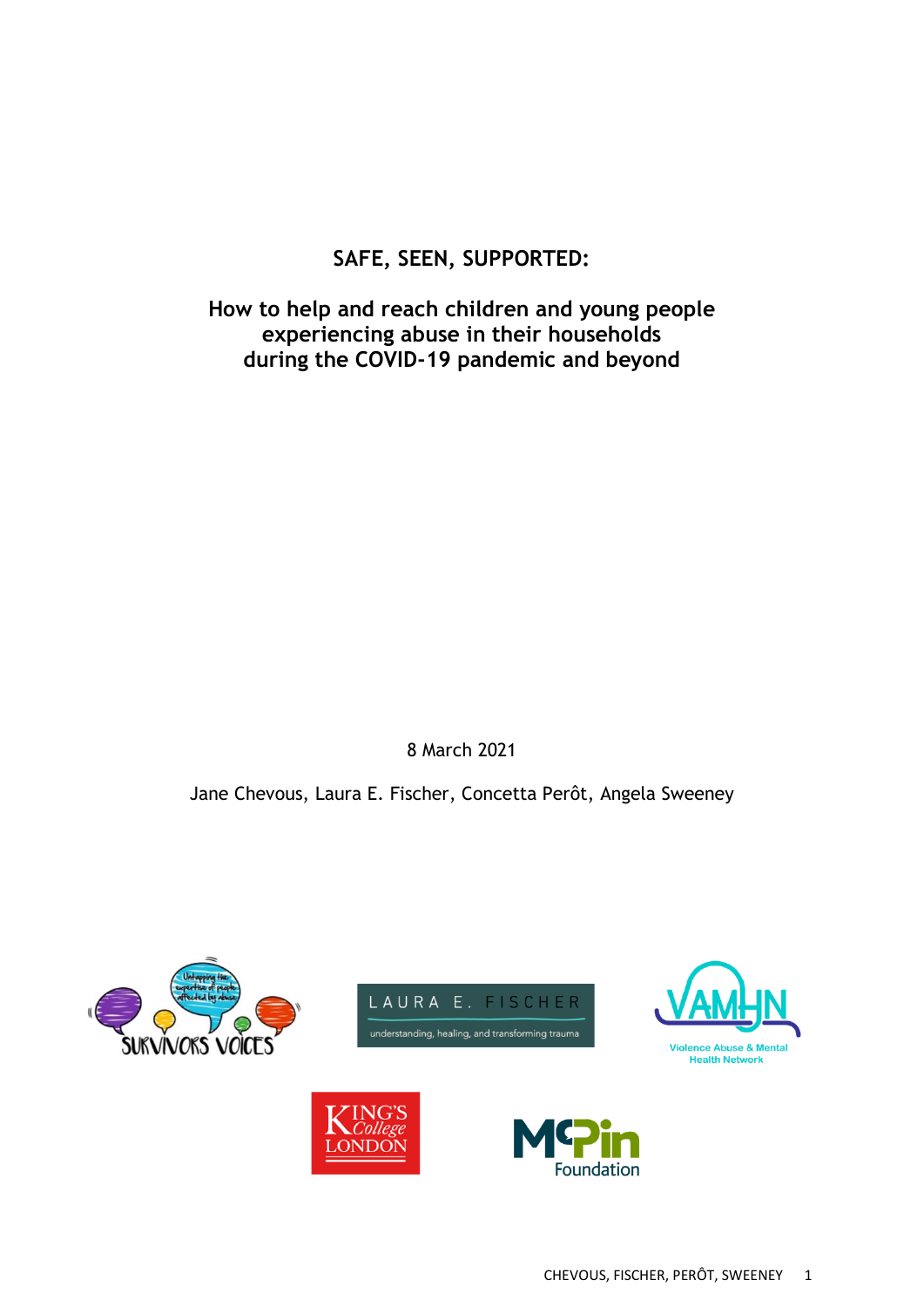## **ACKNOWLEDGEMENTS**

This report was made possible by the courage and generosity of all the survivors, survivor practitioners, and practitioners who have responded to our survey and/or taken part in one of our roundtables.

Beverley Chipp Bobbie Galvin Duncan Craig OBE Fay Maxted Gavin Edmonds James Baldwin Jo Lomani Justin Coleman Kate Melvin Kathryn Hinchliff Kathryn Watson Khadj Rouf Lucy Goldsmith Dr Lynn Brady Naseem Butt Natalie Quinn – Walker Rona Topaz Rosa Polowski (Fully Focused Productions) Roz Etwaria~Yarde Sarah Hollebon Susanna Alyce & all those who wished to remain anonymous.

We would like to thank each and every one of you.

We also thank Dr Sian Oram, Senior Lecturer in Women's Mental Health, King's College London, Dr Helen L. Fisher, Reader in Developmental Psychopathology, King's College London, Anjuli Kaul, VAMHN Network Coordinator, King's College London, and Dr Dan Robotham, Deputy Research Director, McPin Foundation, for their support throughout the project.

*Note: All quotes are from survivors and allies who took part in the research*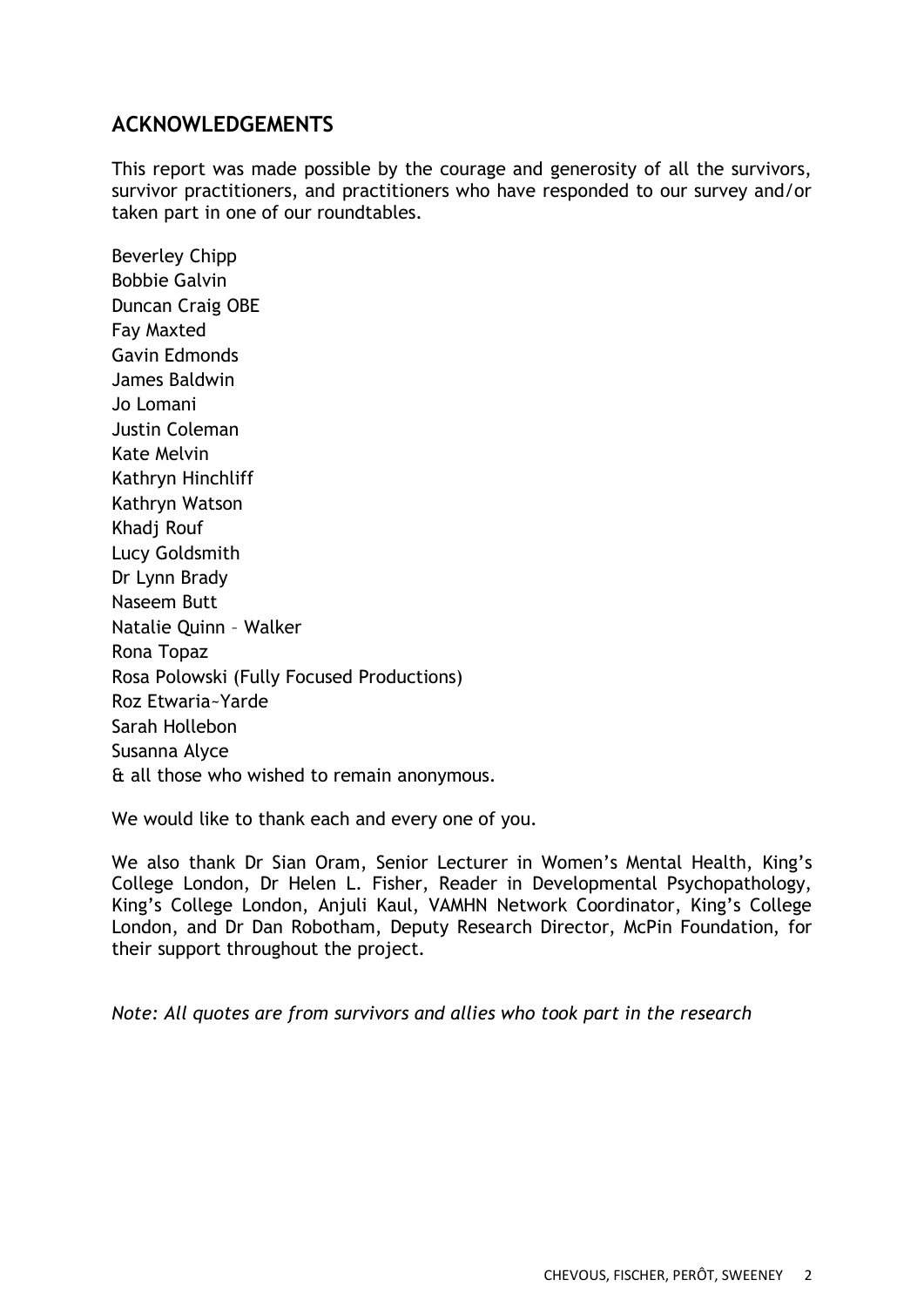## **WHY & WHAT**

**Many children and young people who are experiencing, or are at risk of, various forms of abuse in their households never come to the attention of authorities.** It is estimated that 1 in 5 children is subjected to at least one form of child abuse (physical, sexual, emotional, neglect, exposure to domestic abuse) before the age of 16 (1) – much of this abuse is 'off-radar', that is, unknown to statutory services. UNICEF affirms that child abuse is vastly concealed and under-reported (2).

Since March 2020, the UK government has enforced multiple 'lockdowns', including the closure of schools and other social distancing measures,, as part of their response to the COVID-19 pandemic. **For many children and young people, COVID-19 has meant that they have been trapped in abusive households.** They have not been able to see friends, teachers, extended family members, or other supportive/protective persons; some may have lost contact with the outside world entirely. Simultaneously, many perpetrators of abuse have been experiencing higher stress and more time at home. Together, this has fostered a toxic situation for many children and young people, placing them at heightened risk of violence and abuse.

Child abuse was a significant area of concern prior to COVID-19, but the pandemic has served to magnify the risks. Specialist services supporting children and families report a significant increase in demand (3), and an increase in serious incidents (death or serious harm). Furthermore, there is a likelihood of significant postpandemic fallout (safeguarding, social, psychological) from the increased exposure to abuse due to the pandemic, which requires urgent research and action. **This report is a survivor-led initiative to address these concerns**. It identifies key considerations and actions to support children and young people at-risk, both during the pandemic and beyond.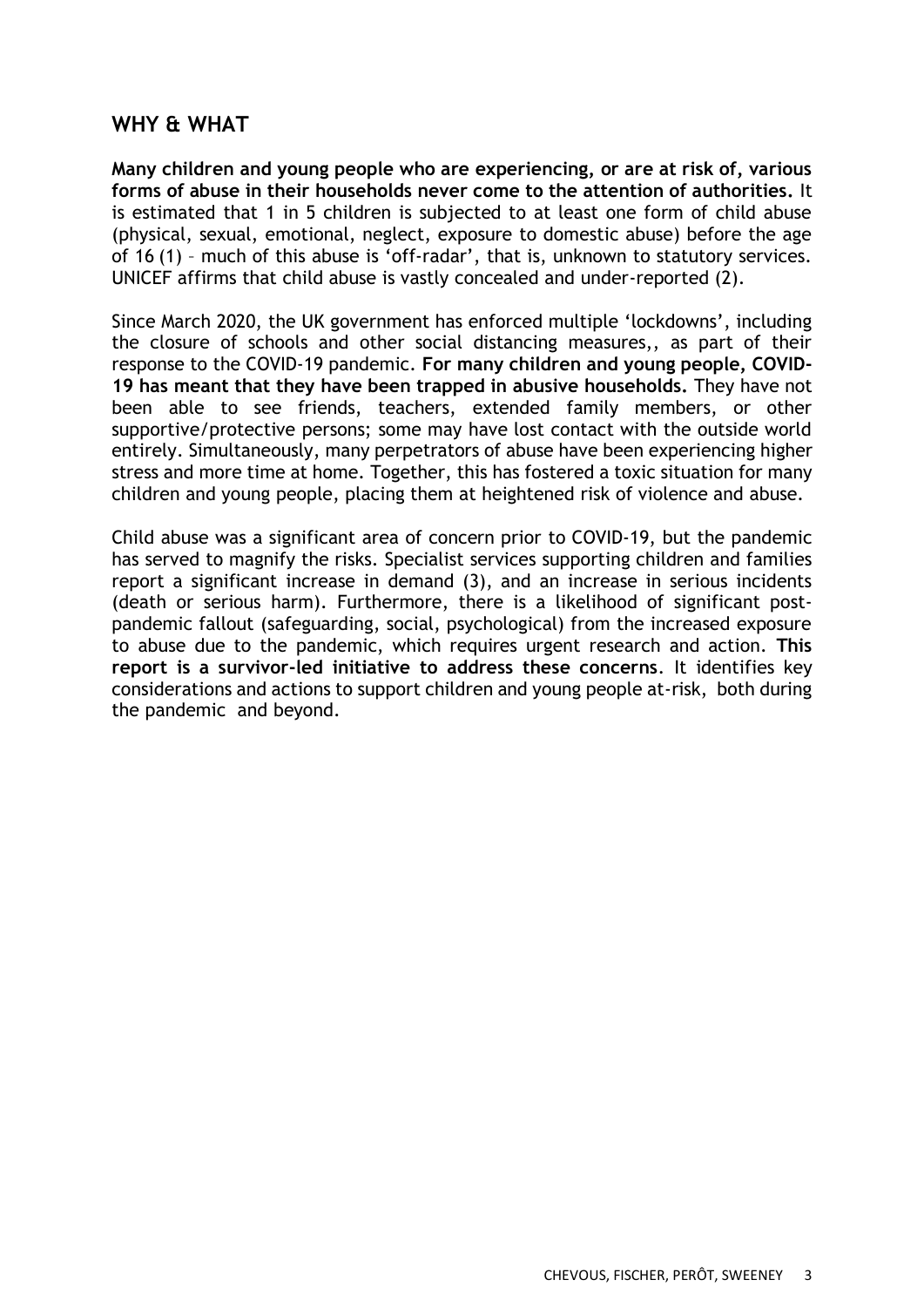## **WHO & HOW**

This report has been conceived, developed, and run entirely by researchers who are also survivors of child abuse, with support from King's College London and other partners. It captures the wisdom of adults who experienced child abuse but who were unknown to services that could have helped – i.e., who were "off-radar" – and recommends actions that can be taken by individuals, schools, statutory and third sector services, communities, and government.

The survivor-led organisation [Survivors' Voices](https://survivorsvoices.org/), the [UKRI Violence Abuse and Mental](http://www.vamhn.co.uk/)  [Health Network \(VAMHN\),](http://www.vamhn.co.uk/) [Laura E. Fischer,](https://www.laurafischer-trauma.co.uk/) and the [McPin Foundation](https://mcpin.org/) collaborated to undertake this study. Findings from a rapid-response online survey conducted as soon as the first lockdown was announced were [published in April 2020, w](http://www.vamhn.co.uk/uploads/1/2/2/7/122741688/off_radar_c_yp_at_risk_report_part_1_.pdf)ith practical actions that could be taken immediately to help reach at-risk children and young people. Since then, the Children's Commissioner (4) and other agencies have echoed our call to highlight and prioritise 'invisible' children at risk (5).

Later in 2020 we conducted a more extensive survey and held a series of three roundtables with adult survivors of child abuse, practitioners and creative communication specialists. Themes identified in the survey were explored further in the roundtable, with a full thematic analysis of qualitative data. Analyses also drew on findings from an online event on the same topic – *[Fear at Home](http://www.vamhn.co.uk/uploads/1/2/2/7/122741688/fear_at_home_report_final.pdf)* – aimed at young people and conducted by Fully Focused Productions on behalf of the off-radar research team and VAMHN.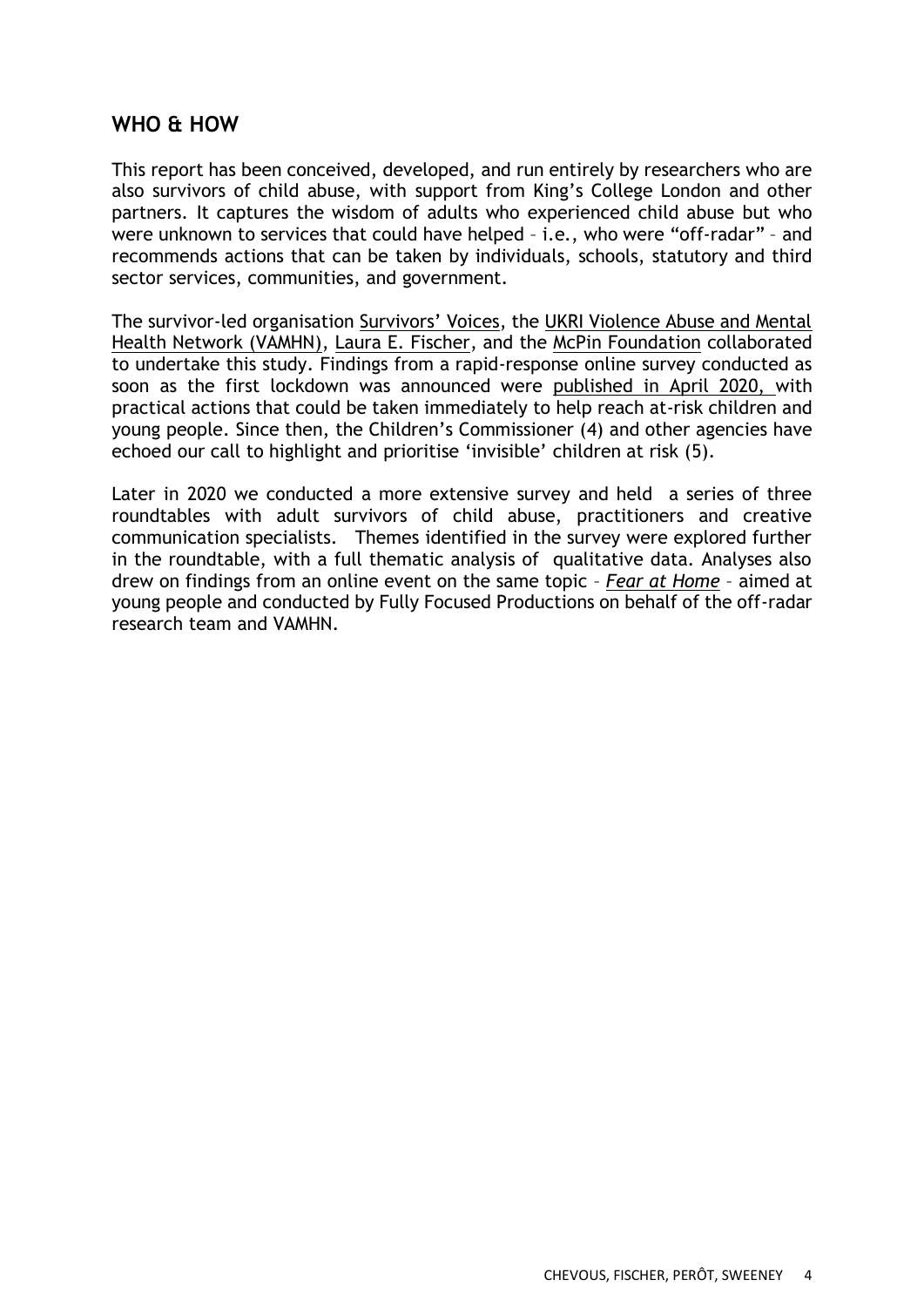## **FOR WHOM**

This report is for anyone who works with children and young people, anyone involved in service or policy development, and anyone who is concerned with supporting children and young people at risk of violence and abuse.

You may be:

- A survivor\*; or a family member, friend, neighbour, or colleague of a survivor or child or young person at risk
- A practitioner working in an education or care setting such as a school, nursery, or childminder
- A practitioner working in another statutory service or a third sector organisation (e.g. health, social services, police, probation, housing, youth work, community organisation)
- A practitioner working in national, regional or local government, or another inter-agency body

As supporting at-risk children and young people requires a collective and coordinated effort, **please take time to consider all information and recommended actions gathered in this report from those who know best how to reach off-radar children at risk of abuse – those who were once these children.** By sharing the collated experiences and insights of survivors we hope that it will help us all take steps to support off-radar children and young people sensitively and effectively during the pandemic and beyond.

\*The term 'survivor' developed to signify people moving away from being passive 'victims' of abuse to overcomers of their experiences. We follow common practice and use it as a shorthand for people who have experienced any form of childhood abuse.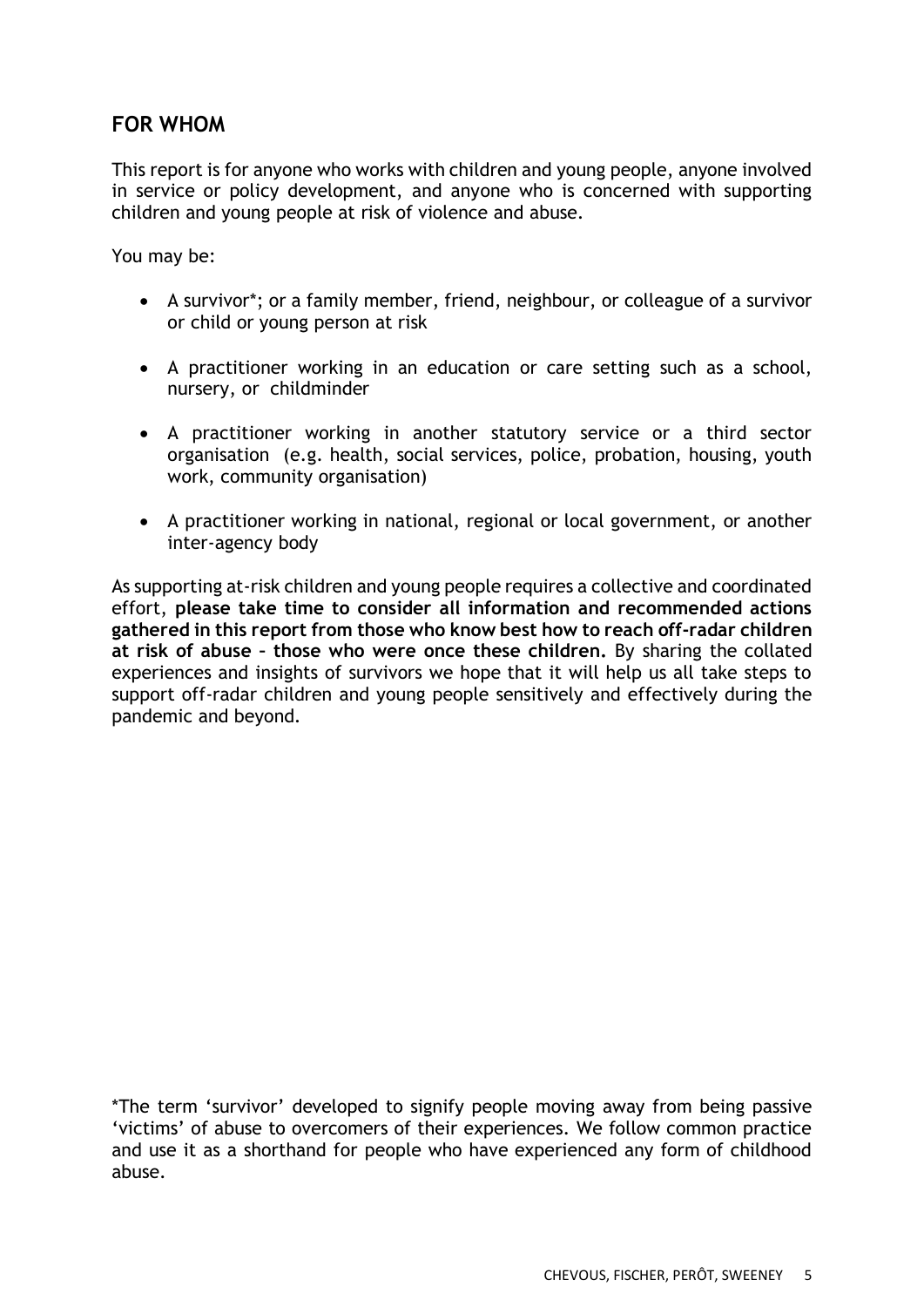## **CONTENTS**

### • **Findings**

- o Summary
- o Key Themes
- o Practical Tips
- o Messages of Hope
- **Reflections**
- **Actions**
	- o Learnings and Recommendations
	- o Priority Actions in Pandemic Times
	- o Future Research

### • **Bits & Pieces**

- o Who we are
- o Funders
- o Fear At Home Report
- o Sources of support
- **Appendix**
	- o Impact of COVID-19 on survivors
	- o Methods
	- o References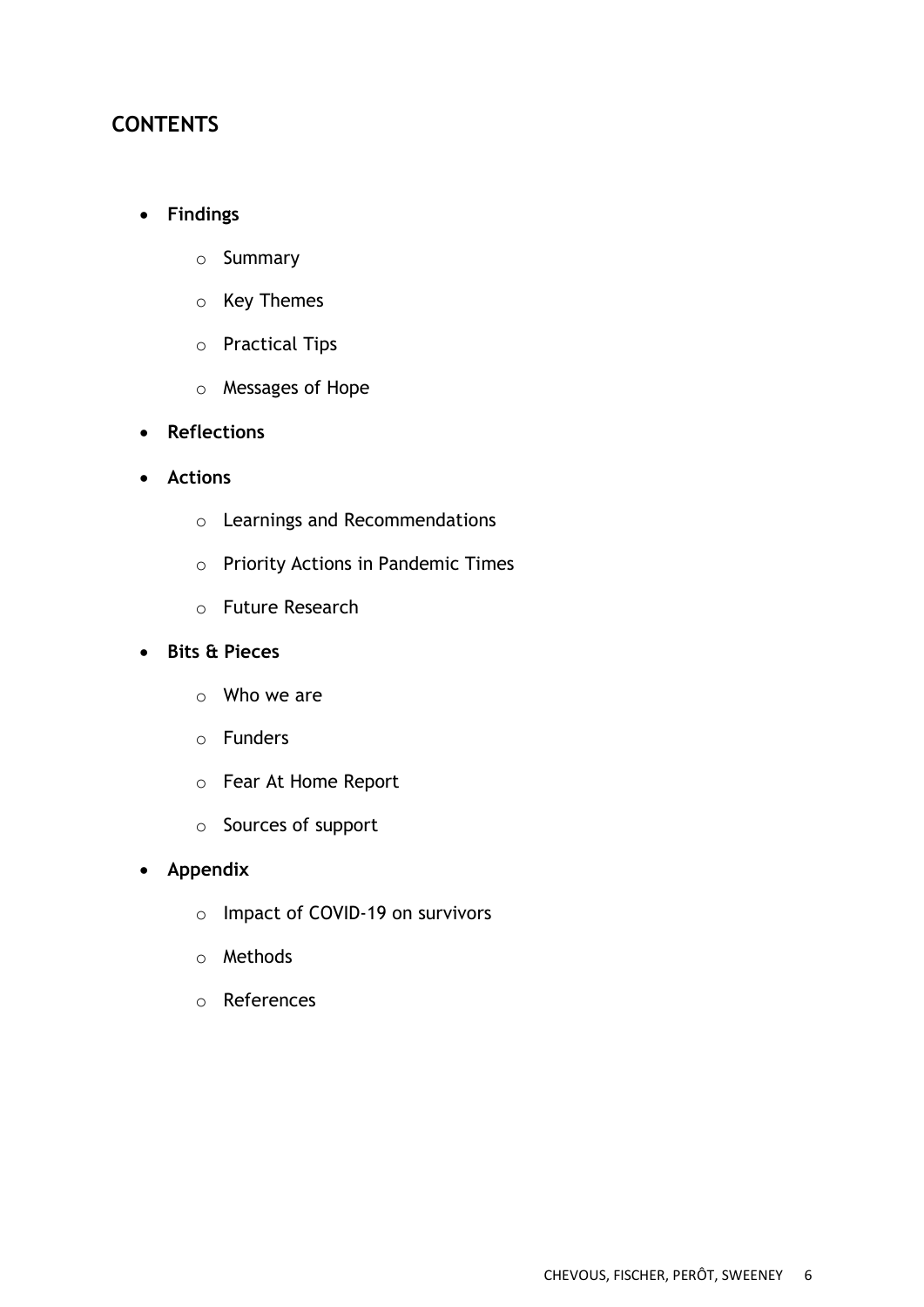## **OUR FINDINGS**

71 people took our survey

37 people attended our roundtables

### **1. SUMMARY**

For some of us who were abused at home when we were young, our schools or friends' homes were our safe places away from harm, where we could be with supportive peers or with trusted adults. When the first lockdown was announced in March 2020, we, like many other survivors, were deeply impacted by the thought of children and young people trapped in abusive households, away from the support of school or friends. We knew that most of these children and young people would be off-radar, unknown to services, and thus not identified and supported by government initiatives. We knew how difficult and dangerous the pandemic would be for them – even for us who are now safe, being told to 'stay at home' caused the reliving of traumatic memories.

**We decided to turn our distress into action and enquire: how do we identify, reach out to, and help children and young people experiencing abuse in their households but not yet known or being supported? To answer this question, we asked the people who would know best: adults who were once in this position, as well as allies who support survivors.**

In the responses to our survey and round-tables, **we heard how impossibly hard it is for many children and young people being abused at home to reach out for help**. They have grown up with this life and it may be the only reality they know. They may not recognise that what they are experiencing is abusive and that they don't have to put up with it. They may feel very scared and unsafe, but not know where to turn to for help. They may also be afraid of what will happen if they disclose. Sharing family 'secrets' is incredibly hard and frightening, and there may be no-one they trust enough to tell. It may be dangerous for them to try to disclose as there may be consequences from the abuser(s) or other family members.

Children and young people experiencing abuse tend to be very isolated. This is often a deliberate strategy by the abuser, but it is also caused by the conflicting emotions and the shame that victims often feel. The impact of violence and abuse can lead to trauma responses that are misunderstood by others and seen as difficult or antisocial behaviours, which isolates children and young people further. Other children and young people experiencing abuse will try to make themselves or their pain invisible, or try to be a 'model' child, using compliance as a safety strategy. These are **at-risk children and young people hidden in plain sight**.

It is vital that we all reach out to these children and young people. **We need to start a global social conversation that raises awareness of how to recognise and respond to abuse**, how to notice these hidden hurting children and young people, how to reach out to them and develop relationships of trust, and how to help them sensitively and effectively. **We need to create spaces where children and young**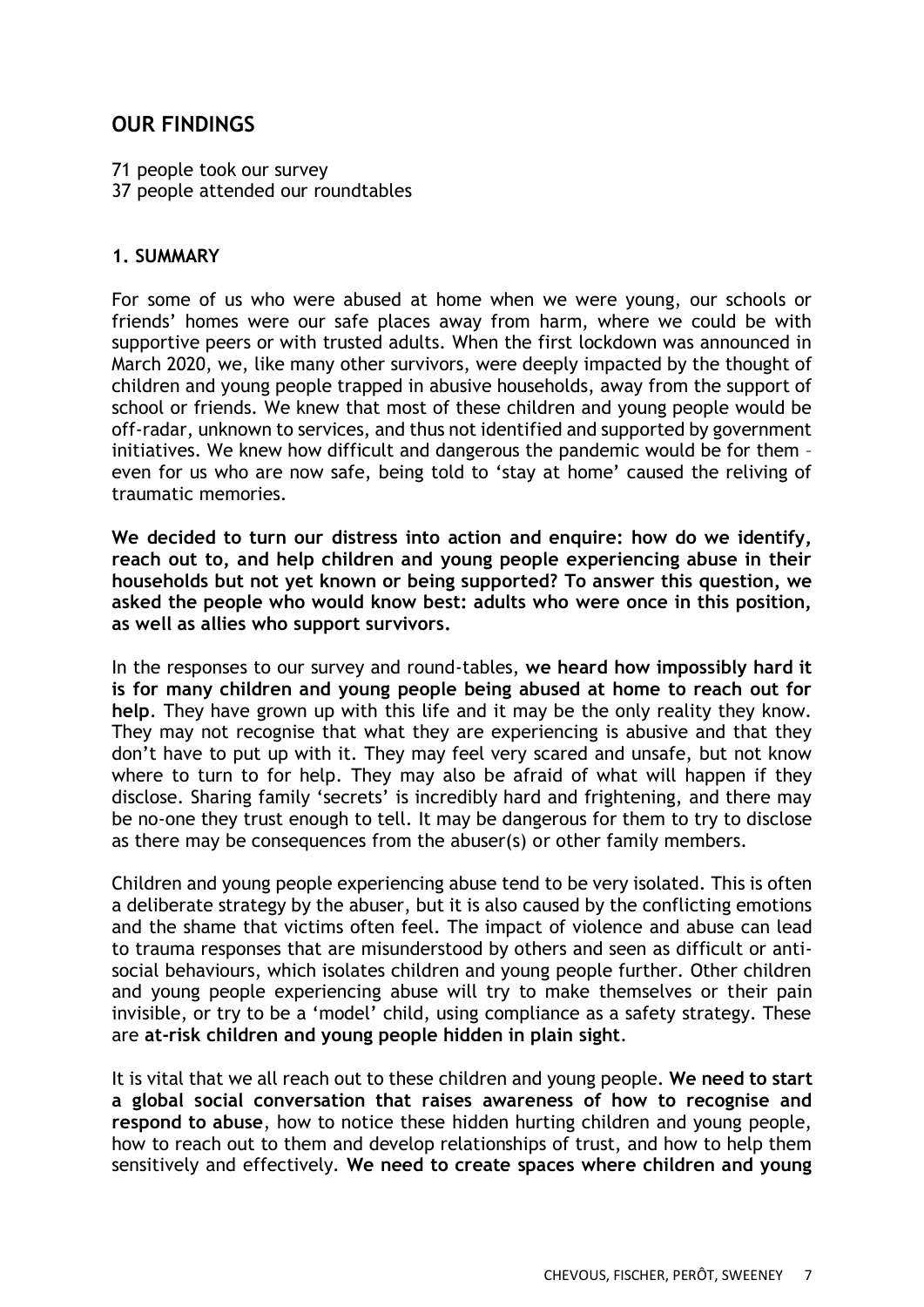#### **people can feel safe. These spaces should be internal (safety in the experience of being), relational (safe and trusting relationships), and physical/virtual (places where children and young people can be free from harm and get support).**

We need to offer help and support that does not re-traumatise children and young people by taking away all choice and control. Children and young people must be heard, believed, trusted, and be spoken to with clarity and honesty. They must be given options and supported to make their own choices as far as possible. The timing and type of interventions must be carefully considered. **Above all, we need to listen, and know how to listen well: the child or young person can and should lead the way.**

Much pain accompanies these experiences; not only the wounds and the trauma of the abuse, but also the damage caused by poor responses from peers, adults and services. Many survivors experience physical and mental health issues, and unfortunately not all of us survive. There is a very real threat to life and thus an undeniable sense of helplessness and despair. These, however, are counterbalanced by remarkable survival skills, strong hope, the power to heal, and the prospect of a life beyond abuse that is safe and fulfilling. Many survivors also transform the horrors of what was done to them into drivers of social change.

Children and young people who experience abuse are not alone: we can and must help them. **It is everyone's responsibility to protect children and young people and support them to live the life they deserve – a life of safety, joy, and fulfilment.** 

*"One day you will be free from the abuse, to allow you to work on what has happened to you. That will be the start of your life. …there is help and support out there to help you deal with it, [people] who will believe you. It's a long process, some days will be hard, but each day you step forward is another day on your road to recovery."*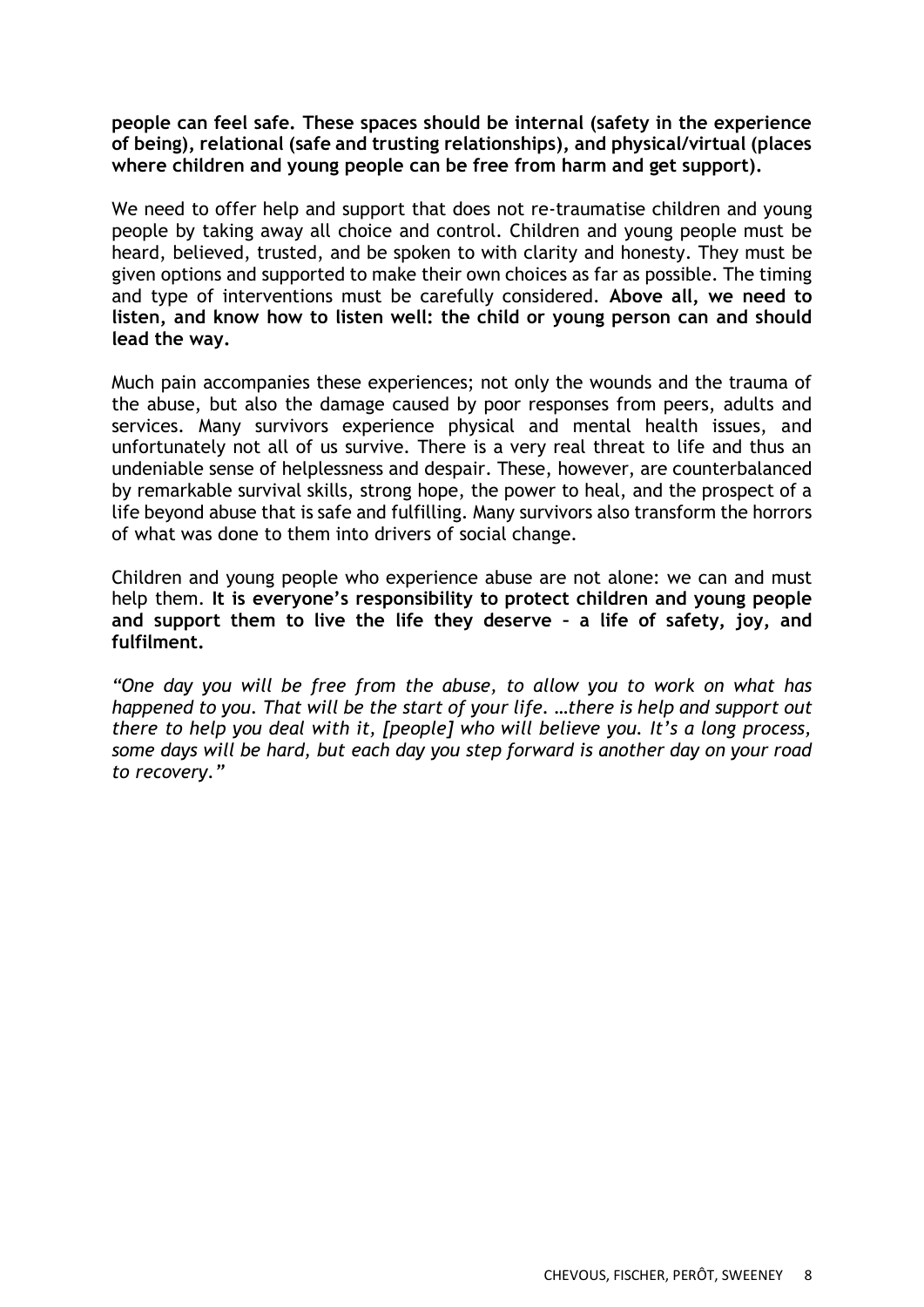## **2. KEY THEMES**

Our data analysis from the survey and roundtables highlighted four strong themes:

- **1. The importance of awareness and education**
- **2. The need for safe places and trust**
- **3. The barriers to disclosure**
- **4. The significance of children and young people being heard, in control, and supported**

This section outlines what survivors and those that support them (allies) have expressed about these key themes.

#### **i. The Importance of Awareness and Education**

Survivors and allies emphasised that a better understanding of abuse – how to recognise it, how to talk about it, and what to do about it – is critical, both for children and young people and the wider community.

Our findings outlined that;

- Community members and professionals often do not know how to recognise whether children and young people are experiencing abuse and/or do not feel able to do something about it: it is important that they be taught to do this.
- Children and young people often know no other reality than the one they live in and therefore do not recognise that what they are experiencing is abuse. It is important that they are taught about how abuse can look and feel like, what their rights are (e.g. feeling safe, feeling heard), who they can ask for help, and how they can cope (e.g. coping strategies and grounding techniques).
- In addition to practical information, education also helps children and young people know that what is happening to them is not their fault, that their reactions are normal, that nothing is wrong with them, and that their struggles are valid.
- Because children and young people's experiences of abuse are what they know to be normal, they often do not identify with words such as 'abuse', 'neglect', 'violence'. Therefore, a wide range of language must be used.
- Creating awareness by sharing the stories of abuse survivors who have made it through and healed can be extremely helpful as these provide inner perspectives, encouragement, and hope.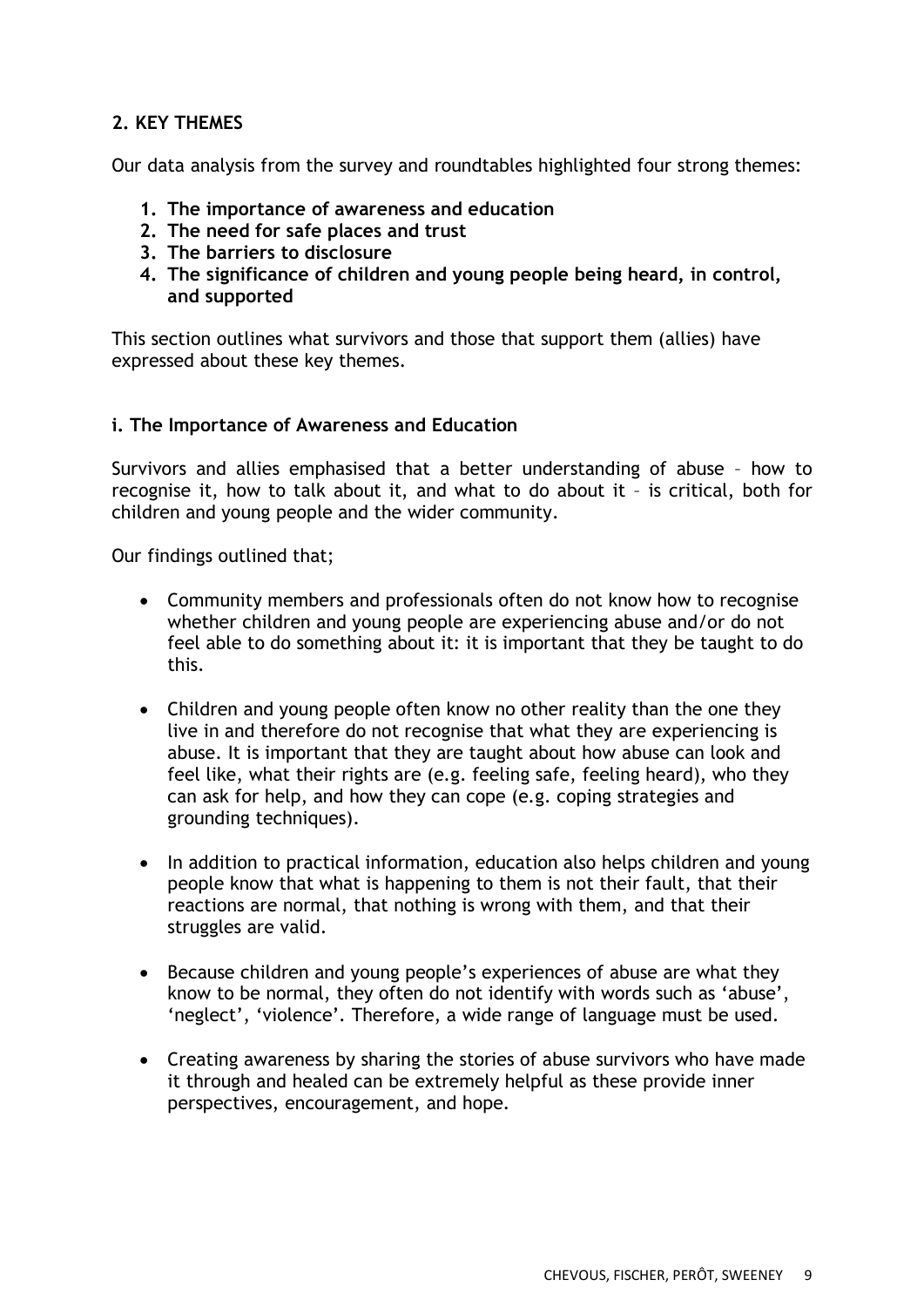• Overall, training, education, and awareness-building, including a national public information campaign, are urgently needed. This can involve working with communities, schools, government, and social media influencers.

*"Educate all children about safe and unsafe experiences at home so they can recognise what is acceptable and unacceptable living situations and make them aware of services available for them to access"*

*"If there had been any education around this at school, it would have helped. I was aware of things like Childline being available for kids, but as the abuse I was suffering was normalised at home, I didn't identify with the kids in the advert at all or see myself at risk."*

*"We need to make sure that every single adult knows what child abuse is and what the signs are so that if you need to, you can disclose to your neighbour or your local shop keeper and they would know what to do."*

*"I think one thing that would help is if at all these levels there was an awareness and understanding of the large scale nature of childhood violence/abuse at home and it's immediate and lasting impacts. This awareness would have to be followed with a willingness to start talking openly about this as an issue [...]"*

### **ii. The need for safe places and trust**

Survivors and allies stressed that safe places and relationships of trust are key.

Our findings outlined that;

- There are three types of safety: being safe from harm (physical safety), feeling safe with others ( relational safety), and feeling safe in oneself (internal safety). All are important and all must be nurtured.
- For physical safety, children and young people need to have access to safe places away from harm in the community, at school, in youth services, and in mental health services.
- For relational safety, children and young people need to have access to trustworthy people. Creating relational safety with children and young people requires availability, intentionality, consistency, honesty, and *real* listening with openness and no judgement.
- With physical safety and relational safety, children and young people can experience what internal safety feels like and may be able to ask for help.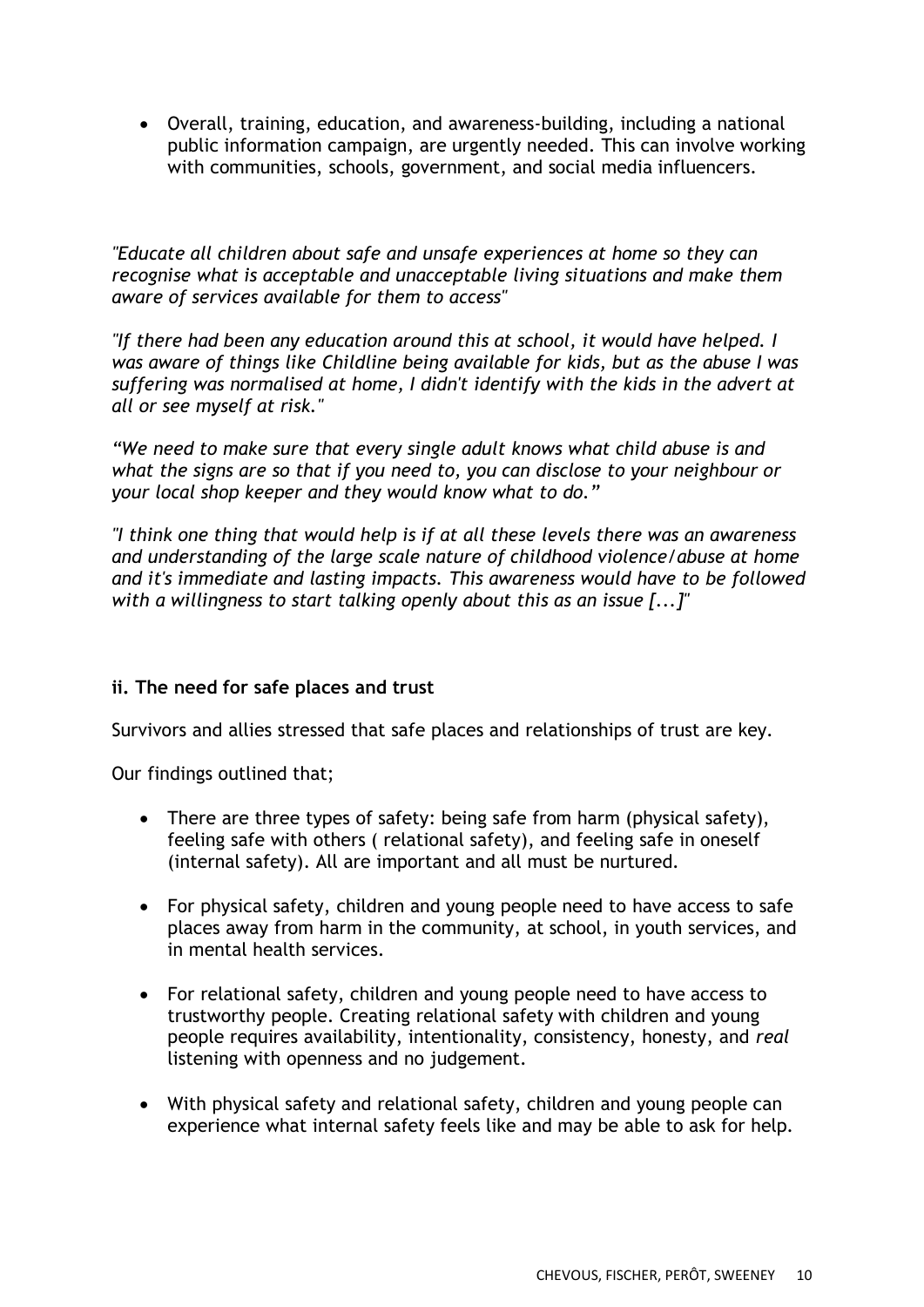- Individuals (e.g. teachers, youth workers) who have a good rapport with children and young people should regularly check-in on them; they are more likely to disclose to people they trust.
- If a child or young person feels safe enough to make a disclosure, all interventions must be carefully considered. Sometimes, removing a child or young person from an abusive environment to a place of physical safety is the best thing to do. Sometimes, however, this is not advisable as removing children and young people from their households can heighten risks and cause further harm. It is critical that interventions do not further disempower children and young people.

*"Surround the community with a positive set of invisible proactive people."*

*"Provide more community base drop in centres for children to access a safe place which is known for a 'hang out' place but also offers lots of advice/support resources of different topics; domestic abuse being one of them."*

*"LISTEN LISTEN LISTEN!!! I was in so much pain, I need someone to listen to me, one human talking to another."*

*"Really listen to young people and remove your adult safeguarding lens for a moment to fully take in what a child is communicating with you...... listen to them with love and care and try to walk in their shoes as much as possible."*

*"They need to know that they can contact a reliable adult to listen to them and above all be believed."*

#### **iii. The barriers to disclosure**

Survivors and allies highlighted how difficult it is for children and young people being abused in their households to disclose what is happening to them and reach out for help.

Our findings identified the following barriers;

- Difficulty recognising that what is experienced is not right and is indeed abuse
- Due to the family context and their age and vulnerability, the most common responses to abuse in children and young people are freeze and/or compliance (as opposed to fight and flight)
- Conflicting emotional attachment and sense of loyalty to the abuser due to them being a family member or caregiver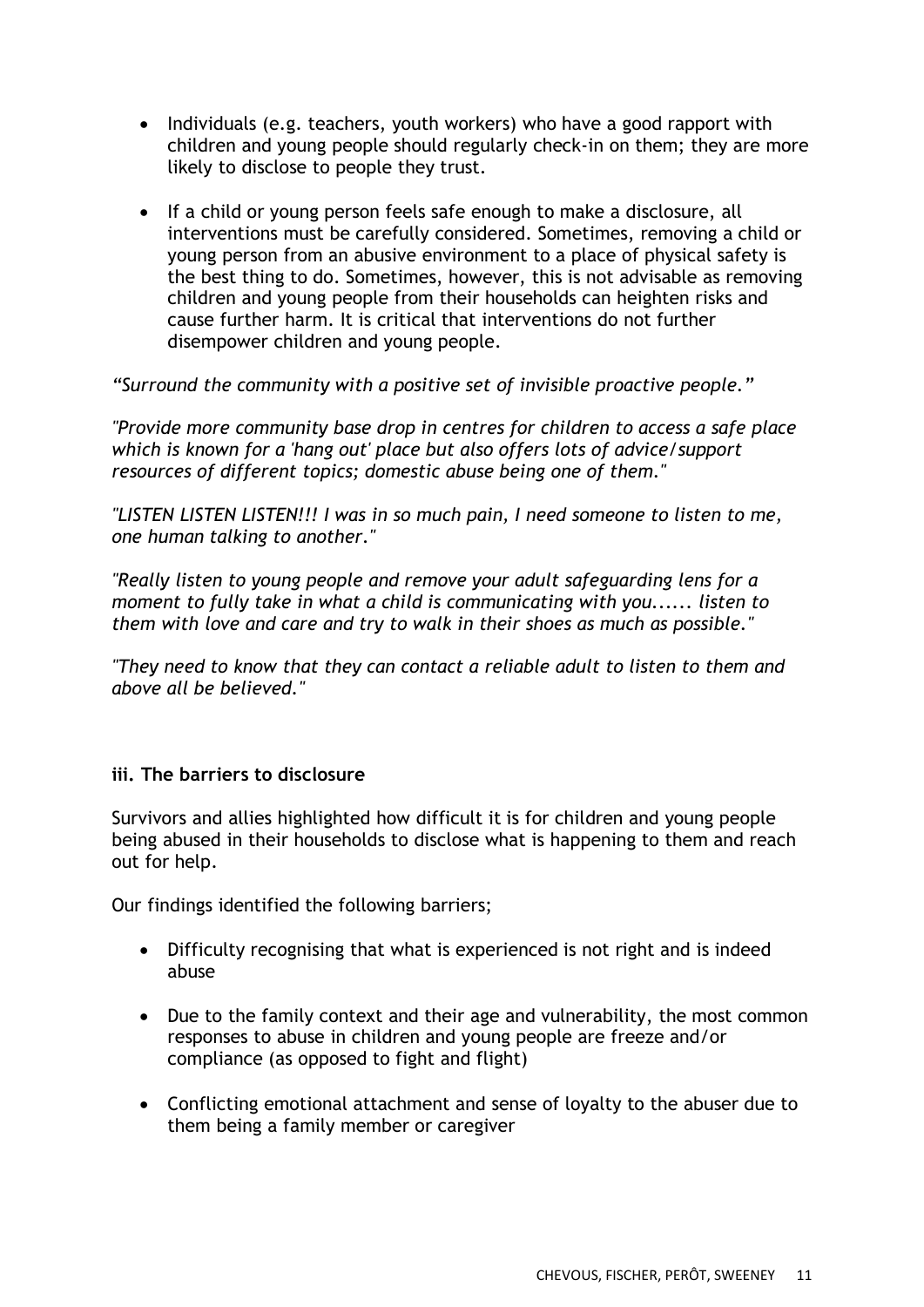- Internalised messages of shame, secrecy, and threat from abusers and family systems
- Fear of what will happen after disclosing, both to them and to abusing and non-abusing family members
- Mistrust of adults; children and young people are more likely to disclose to their peers
- Prior attempts to disclose that were dismissed or poorly responded to
- Trauma behaviour being mislabelled 'difficult child' or 'model child', both of which hide the struggle that the child or young person is experiencing
- Lack of resources and understaffing (e.g. schools, children's services, Child and Adolescent Mental Health Services (CAMHS))

*"Some children are so trauma bonded to the individual committing the abuse that they are unable to identify and associate with words such as 'violence and abuse'"*

*"Professionals need to let go of long held stereotypes of troubled children and understand that good presentation or well spoken young people are also victims of abusive households even if they do not misbehave and can achieve high educational attainment."*

*"The dismissal of disclosures lead me to not trust the systems that were there to protect me."*

*"Many professionals though no fault of their own, often do not have time to create close and trusting connections with the young people in their care however without these relationships, children will not make disclosures to you willingly. Teachers are very well placed to create these bonds with their students, however they are under too much pressure to get children through exams and rarely have the time or capacity at this point to have important discussions with even the more obviously troubled children in their classrooms, let alone the polite and steady seeming student sat at the back of the classroom."*

*"I definitely had a sense that my world would be turned upside down if I disclosed and that I would bear the shame publicly."*

#### **iv. The significance of children and young people being heard, in control, and supported**

Survivors and allies expressed how critical it is that to support children and young people, they must be heard, in control, and supported.

To ensure they are *heard*, we must;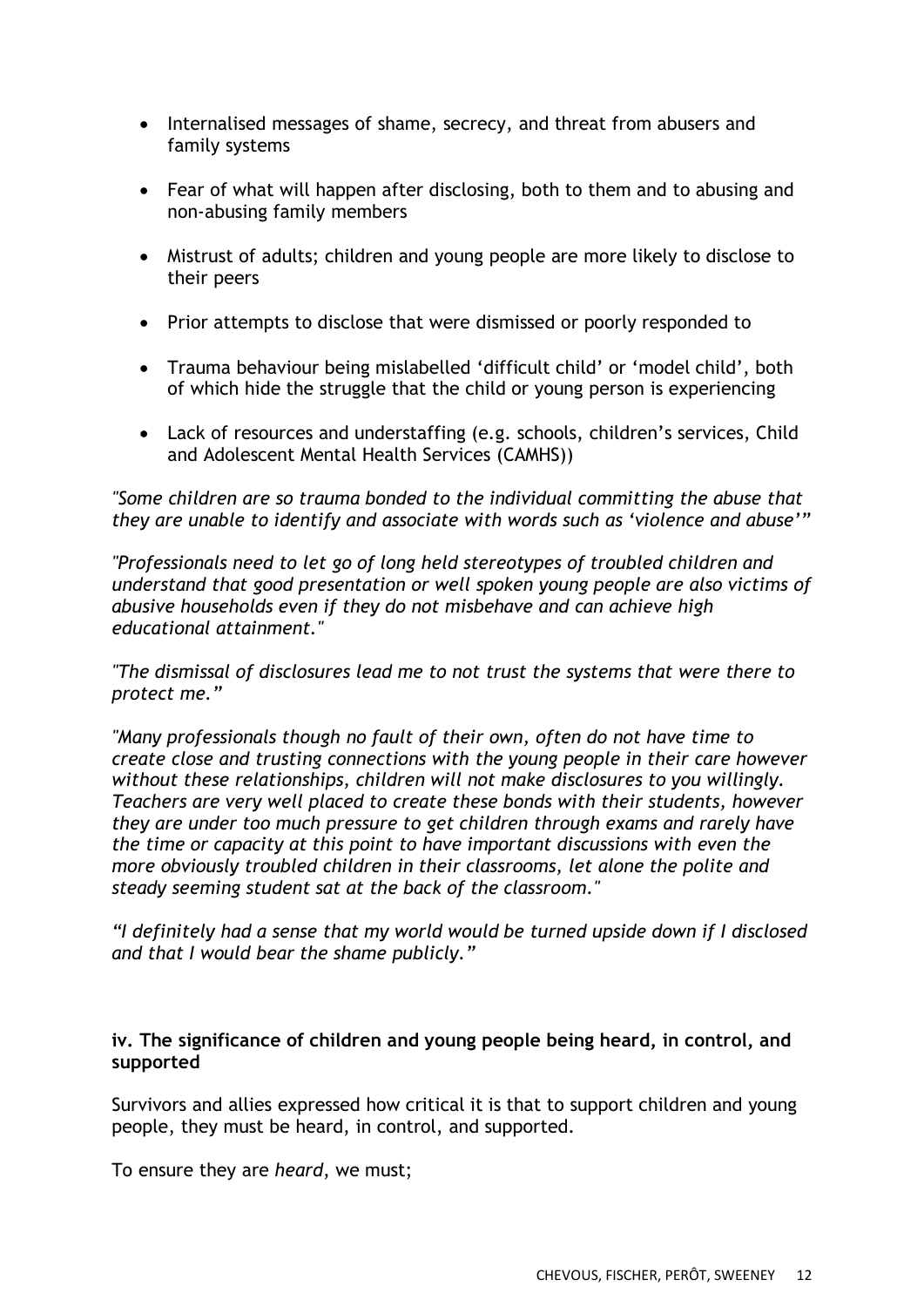- Be present and accessible, creating a safe relational environment where disclosure *could* happen should a child or young person find the courage to tell
- Ensure openness and non-judgemental support
- Ensure that children and young people are listened to and disclosures are believed
- See the child or young person as a whole entity and validate their experience (irrespective of disclosure)
- Confirm that what is happening to them is not right

*"Someone really seeing you as a person and a human being, and validating your experience, is the most powerful thing that services, organisations and communities can do to help off-radar children experiencing abuse, whether that leads to disclosure or not."*

To ensure they are *in control*, we must;

- Offer reassurance and clear information around what their options are and what can/will happen with their disclosure
- Offer choices and entrust children and young people with decisions regarding their abuse
- Co-develop any safety plans with children and young people
- Offer appropriate educational resources / information on services and choices for children and young people
- Reinforce the power and rights of children and young people
- Reinforce that children and young people are not defined by their abuse

*"Lack of control is one of the most frightening things about being abused - then if the only option for getting help is to have other people make all the decisions the moment you start talking about what is happening, then this will prevent children from opening up, as well as causing damage when they do so."*

*"Ask what they want and how they want to be helped. Some may not be ready to be removed from the abusive situation, simply educated on it. Victims with trauma bonds are loyal to their perpetrators and initially the bonds needs to be respected by the professionals before any work can be done."*

*"You have to let the child lead things. You have to trust and empower them."*

To ensure they are *supported*, we must;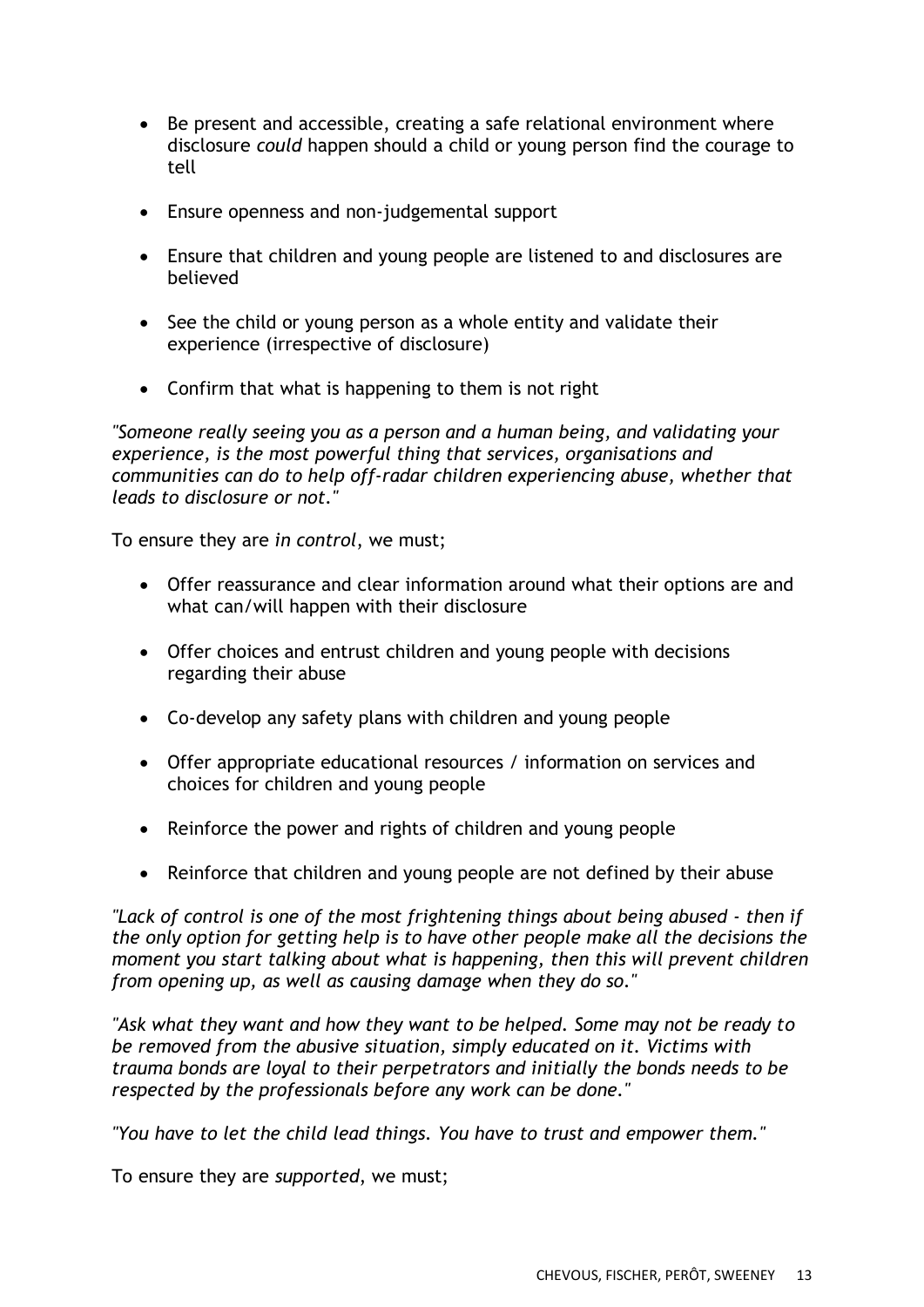- Ensure all children and young people are in regular contact with one person whom they trust who listens to them and encourages them to talk about what they are experiencing
- When children and young people do disclose, reassure that what happened is not their fault and they are not in trouble for it
- Reassure children and young people that they are not alone and that there are people who care and can help
- Reassure children and young people that things can get better
- Provide practical help and information on their options, choices, and rights,
- Support children and young people with referral to services and ensure they have access to children's advocates
- Encourage and help children and young people to engage in creative activities to help express their feelings, nurture imagination (which allows for options to be perceived), and support their wellbeing

*"Say: we believe you."*

"H*ow can you say I'm too young to understand?' If I'm old enough for it to happen to me, I'm old enough to understand.*"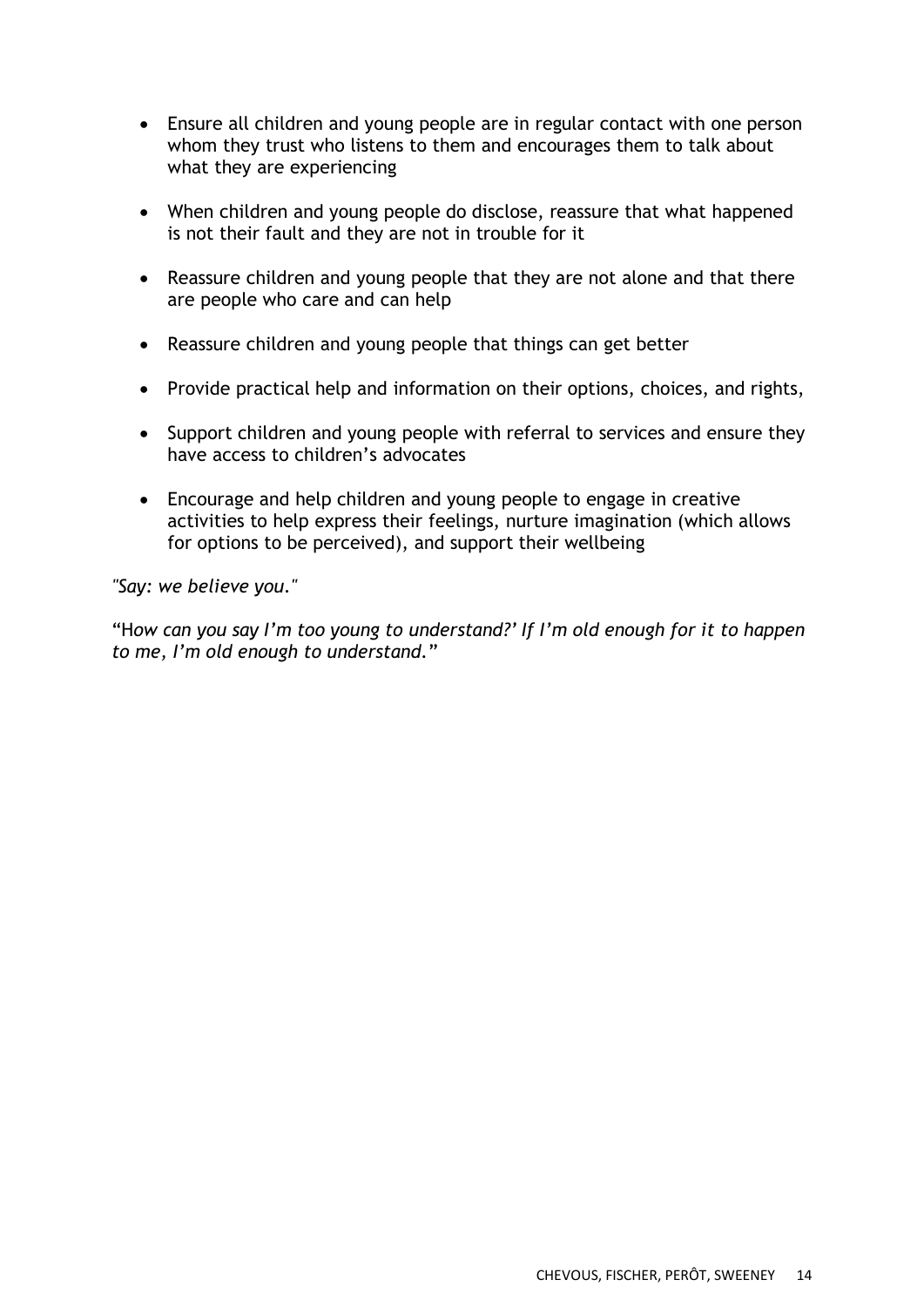## **3. PRACTICAL TIPS**

Survivors and allies provided some useful practical information on:

- **1. How to communicate with children and young people**
- **2. How to use social media and phone-based resources**
- **3. How schools can provide support**

This section outlines their recommendations.

### **i. How to communicate with children and young people**

- Talk to children and young people directly (i.e. not mediated through adults)
- Take the time to build trust
- Be honest and transparent
- Use language that is age appropriate, understandable, and relatable
- Ask the right questions (e.g. open-ended questions about wellbeing and feeling safe)
- Develop and provide safe words or signals that can be used to alert abuse and/or feeling unsafe
- Offer and respect anonymity and confidentiality (to the greatest extent possible within safeguarding responsibilities)

#### **ii. How to use social media and phone-based resources**

- Teach children and young people how to use social media, online and phone-based tools safely
- Make use of social media platforms that children and young people use to communicate important information to them about abuse and seeking safety
- Make support available on social media and other online and phone-based platforms (websites, apps, telephone, text) so that children and young people can reach out for help
- Offer virtual and/or phone-based counselling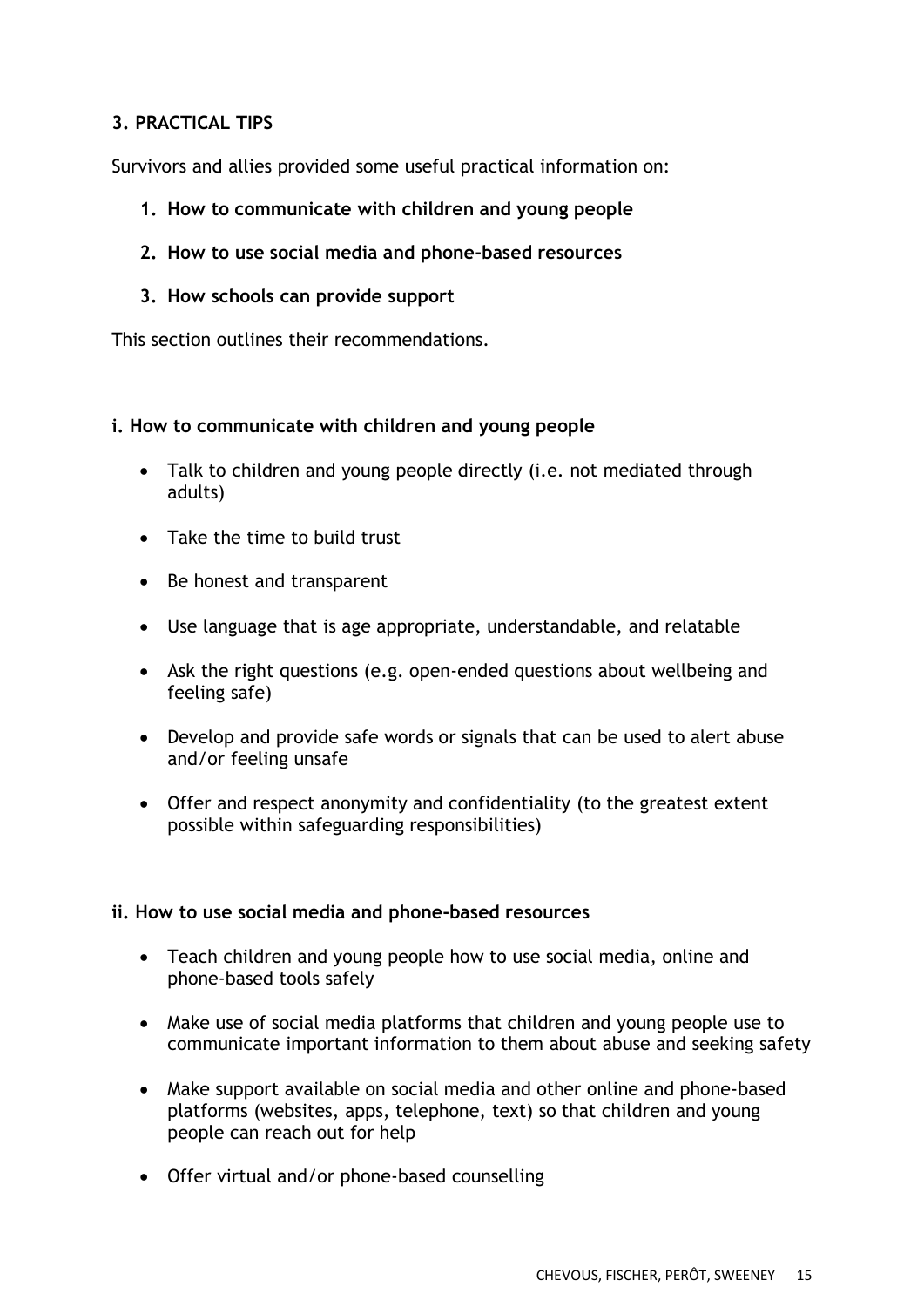- Create apps for children and young people to access information and support about abuse and seeking safety
- Support digital inclusion by helping children and young people access devices, offering emergency credit top-ups, and making phone-based services free

#### **iii. How schools can provide support**

- Provide education on violence and abuse as part of standard timetabling (PSHE)
- Intentionally create safe spaces, regularly check-in on children and young people, and offer regular pastoral support
- Be proactive: All school staff (teachers, assistants, librarians, etc.) should seek to identify signs of abuse (clues may be found in the staff's interaction with children and young people or in observing children and young people's behaviour; their interactions with their parents; or their interactions with their peers)
- Provide contact numbers for emotional/psychological support on school material (e.g. on online education home screens)
- Help children and young people access services; signpost, support, help them use school computers to contact services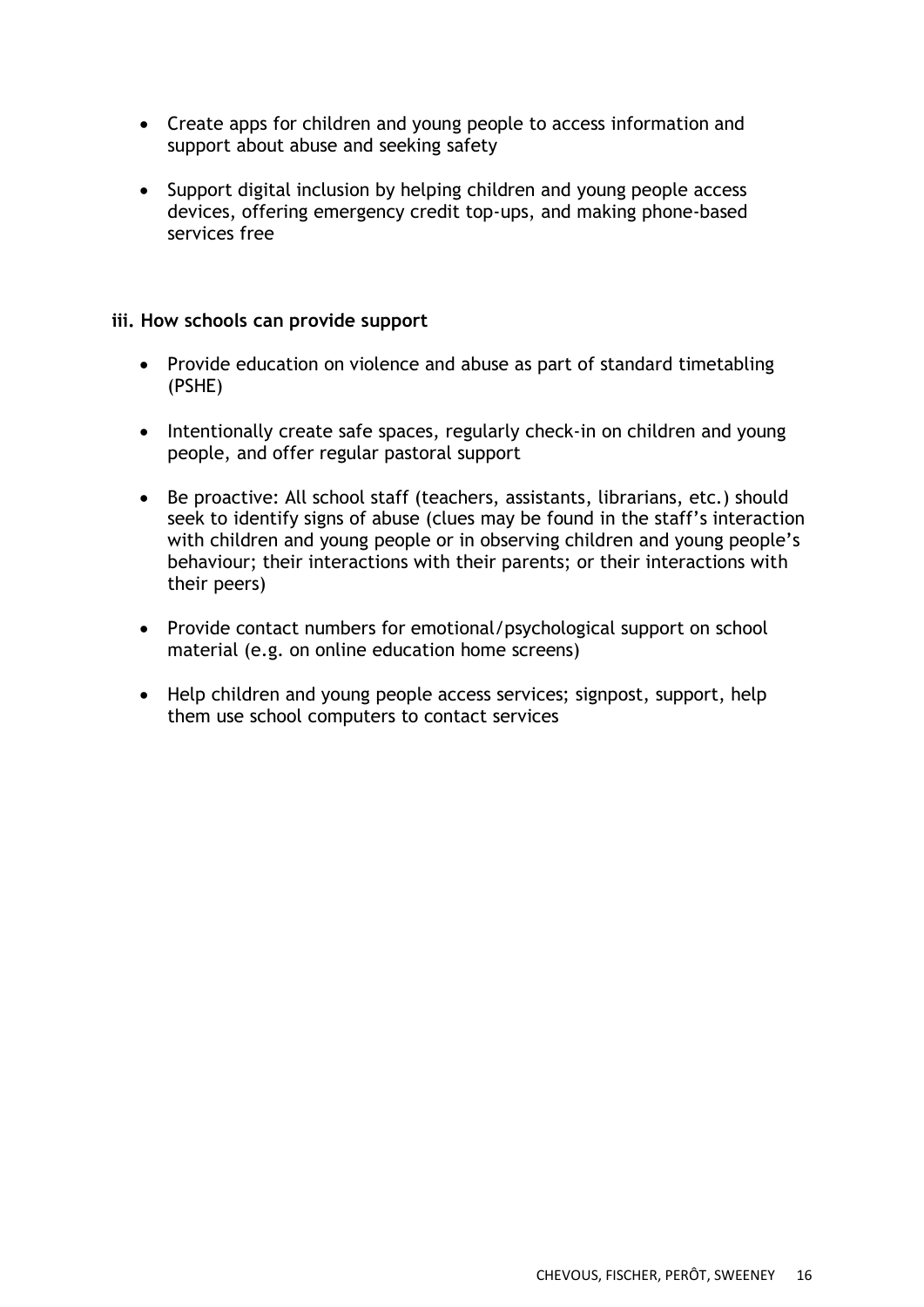### **4. MESSAGES OF HOPE**

There was agreement among survivors and allies about the key messages of hope to give children and young people experiencing violence and abuse:

- What's happening to you is not okay
- It's not your fault and you are not in trouble
- You matter and you have a right to be safe and unharmed
- You are not alone
- We believe you
- Tell someone what is happening so they can help
- There is support for you
- Things can and will get better
- Don't give up, believe in yourself, you are strong
- Your abuse doesn't define who you are

These messages are important in addition to practical help and support because bringing children and young people to safety takes time and we need to help them survive and cope with the impact of abuse until they can be free from it. Additionally, not all children and young people at risk will be identified, but messages may still reach them and help them.

*"It won't always be like this and you are not alone.... You have not done anything wrong, it's never your fault. You should feel safe and if not then please tell someone, you will never be in trouble. One day you will be free from the abuse."*

*"You do not deserve this, not matter what anyone says or does. No one deserves to be hurt and scared. Please know that you have so much to offer and this is so unfair but I hope you can find the strength to be kind to yourself and trust yourself. You might need to do things to keep yourself safe at this time - whatever you need to do is ok and not your fault. Know you are not alone."*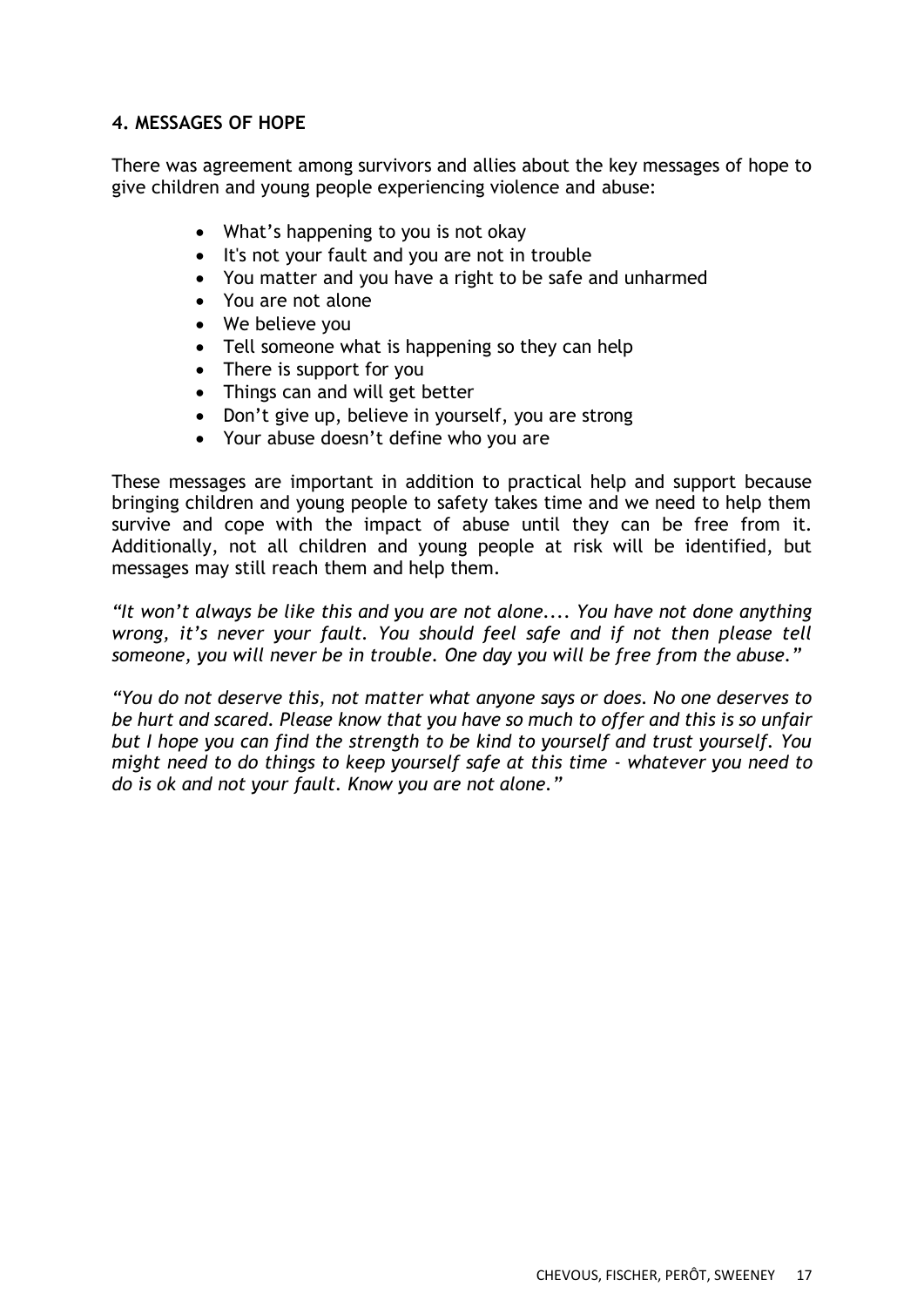## **REFLECTIONS ON FINDINGS**

In addition to identifying the key themes that emerged from the data, we – the core survivor research team – reflected on our findings. This section outlines some important questions and our thoughts based on our findings and our own lived experiences. These are relevant to *everyone*.

#### **1. Do we have a shared understanding of what we mean by abuse?**

The professional language around child abuse and safeguarding is not adequate to describe what children and young people experience, in ways that everyone can understand and identify with. **When children experience violence and abuse as normal family life, they won't describe it in the language of safeguarding.** Education on what healthy family life looks like, using the language of feelings (e.g. feeling safe or scared), makes it easier for children and young people to recognise that their experiences are abusive and communicate this.

### **2. Do all children and young people experiencing abuse want to be found and helped? Is disclosure always a good thing?**

Survivors and practitioners clearly recognise that abuse causes harm and that people want abusive behaviour to stop. Yet, there are concerns that traditional child protection processes don't always lead to the best outcomes; **the care system isn't always caring, the justice system isn't always just**, and there aren't always enough trained and resourced staff to respond well to disclosures (6). Additionally, some people only want for their families to be supported to do better so that further abuse is prevented. **Ultimately, each child is different and what matters most is to find out what is right for them.**

### **3. Can we keep children and young people safe?**

Survivors and practitioners generally agree that there are ways we can ensure children and young people are safe or safer, especially if the recommendations we offer are implemented. Finding safety from an abusive situation is hard, but this research shows that there are many things we can do to make it easier. **Healing and recovery from abuse is certainly possible with the right support and resources.** Preventing abuse is harder as there are many complex issues at play – from family dynamics to structural issues such as poverty, discrimination, and cultures of violence and abuse of power – but supporting survivors does contribute to preventing abuse, as although the vast majority of survivors do not in turn abuse others, many abusers have a history of childhood abuse.

#### **4. Do current child protection processes work?**

Some people questioned whether there was sufficient resource for statutory services to work well; others suggested they can even be harmful. We didn't specifically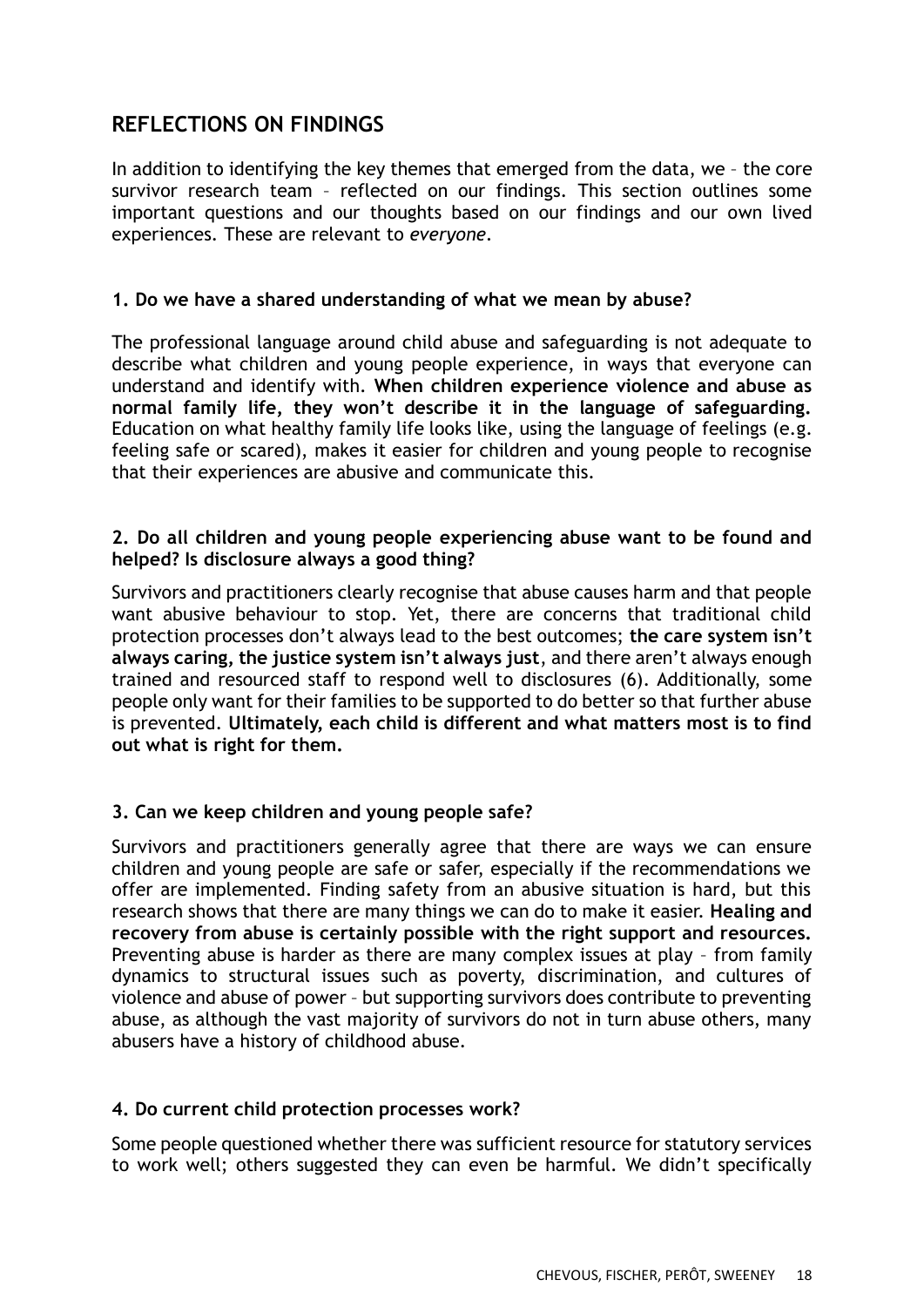address the experience of the care or justice system in our research questions so we cannot answer this fully, but looking at other research (7), there is supporting evidence for the concerns expressed by some participants that our legal and care systems are not able to provide the best outcomes for all children and young people at risk. **As well as systemic reform, we need to develop more alternative solutions.**

#### **5. How can we best help children and young people who are being abused?**

First and foremost, we need to create safe spaces where children and young people can begin to understand what safety feels like and then feel able to explore sharing what is happening to them. These spaces must be internal (safe in oneself), relational (safe with others), and physical (safe from harm). **We need to build relationships of trust, and notice and listen to what children and young people are trying to say to us or show us.** We must take things slowly as safety and trust cannot be forced or rushed.

#### **6. How should we respond when children and young people start to tell or show us that something is wrong?**

**Listen, listen, listen! Continue to hold a safe space, build trust, and be available.** Go at the young person's pace, don't rush into action. Provide choices and support and leave as much control as possible with the young person. Their wishes and feelings are paramount. Recognise that if you have often been unsafe and your trust has been betrayed, safety and trust can trigger scary feelings. Take things slowly and gently. Trust them as much as you are asking them to trust you; be honest and clear. Believe them, validate their experience, offer to tell them what their options are, and **follow their lead**.

#### **7. Why is it important to listen, give control, and empower children and young people?**

It is important because being abused means having no voice, no control, no power. We cannot help children and young people by replicating these dynamics (8). **We must actively reinforce their voice, their control, and their power: that is the only way out of abuse and toward safety and recovery.**

#### **8. Why don't children and young people disclose?**

**What happens is 'normal' in their family so they don't know that things can be different.** They don't often have the language to explain what is happening. They may try to tell or show but people don't want to hear or see them, or can't understand, or are in denial. They may also be afraid of hurting or alienating their families, being 'disloyal', or tearing the family apart. They may be ashamed. They may not trust adults – young people are more likely to tell their peers. Therefore, work is needed to support peers to know how to respond to disclosures.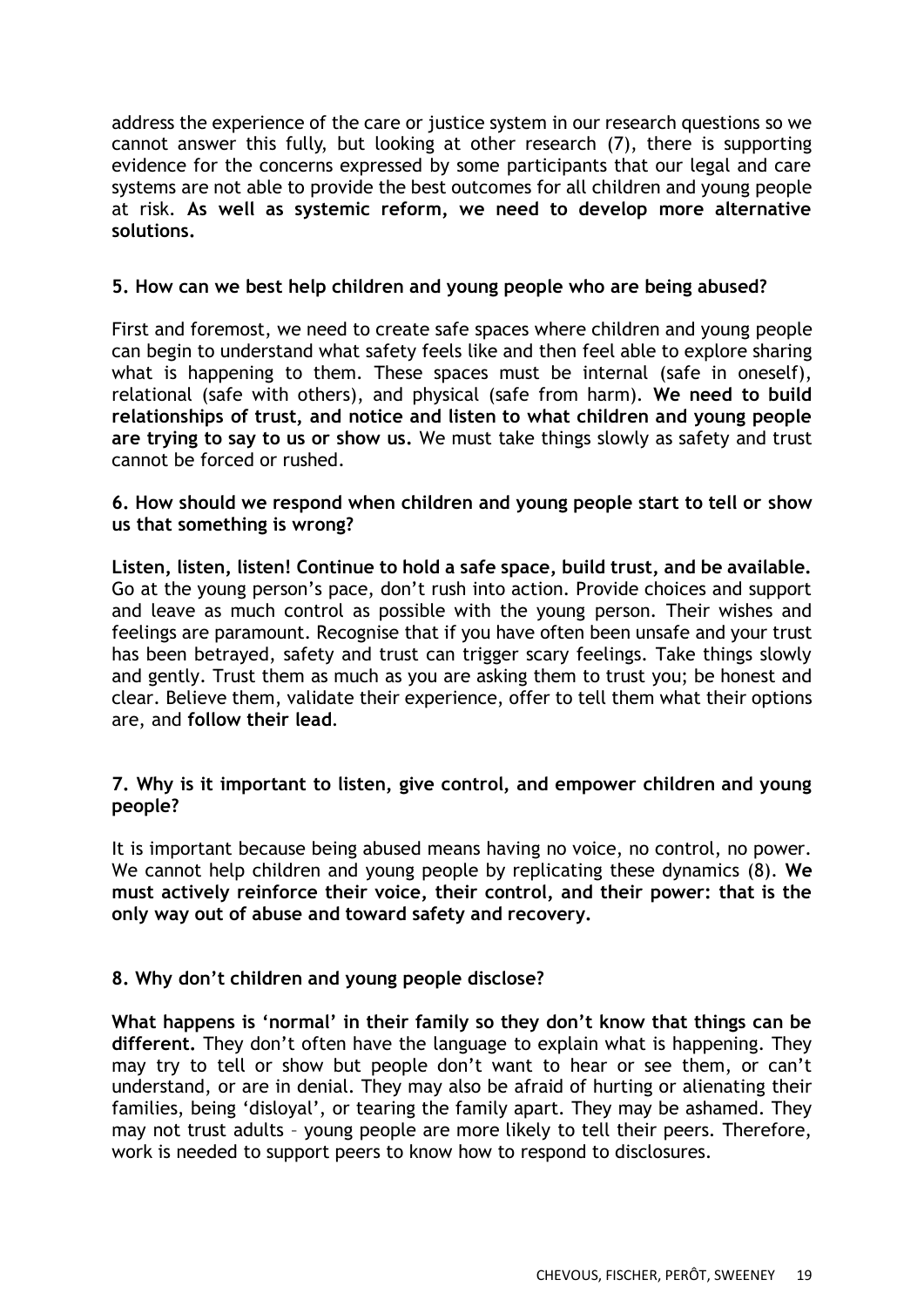#### **9. What are the barriers to recovering from abuse?**

Survivors' distress can be diagnosed as a 'mental disorder' rather than understood as a natural consequence of trauma; the problem is often wrongly attributed to the survivor as opposed to their experience. Additionally, **survivors often experience the therapies most commonly offered as unsuited and insensitive to childhood trauma**. This has resulted in a lack of trust in child and adolescent mental health services (CAMHS) and other NHS services, and a preference for specialist voluntary sector agencies and private therapy. However, waiting lists are long and private therapy is unaffordable for many.

#### **10. What do we mean by healing and recovery? What do they look like?**

Healing and recovery can mean different things to different people. Healing refers to the complex journey of recognising and acknowledging our experiences of abuse for what they are and then moving through and beyond these to a life which we – not our abusers – are the authors of. **More than the presence or absence of symptoms, healing is about the process of rebuilding internal and relational safety, redefining boundaries, and reclaiming self-power.** In line with this, it is necessary to understand recovery outside of the binary of good and bad, and consider how survivors live well despite the bad and often transform the bad to create good for others in spite of it; in other words, recovery does not mean erasing traumatic experiences from survivors' stories but living well beyond these. **Healing is a long and difficult journey but one that is within reach and one that all survivors deserve.**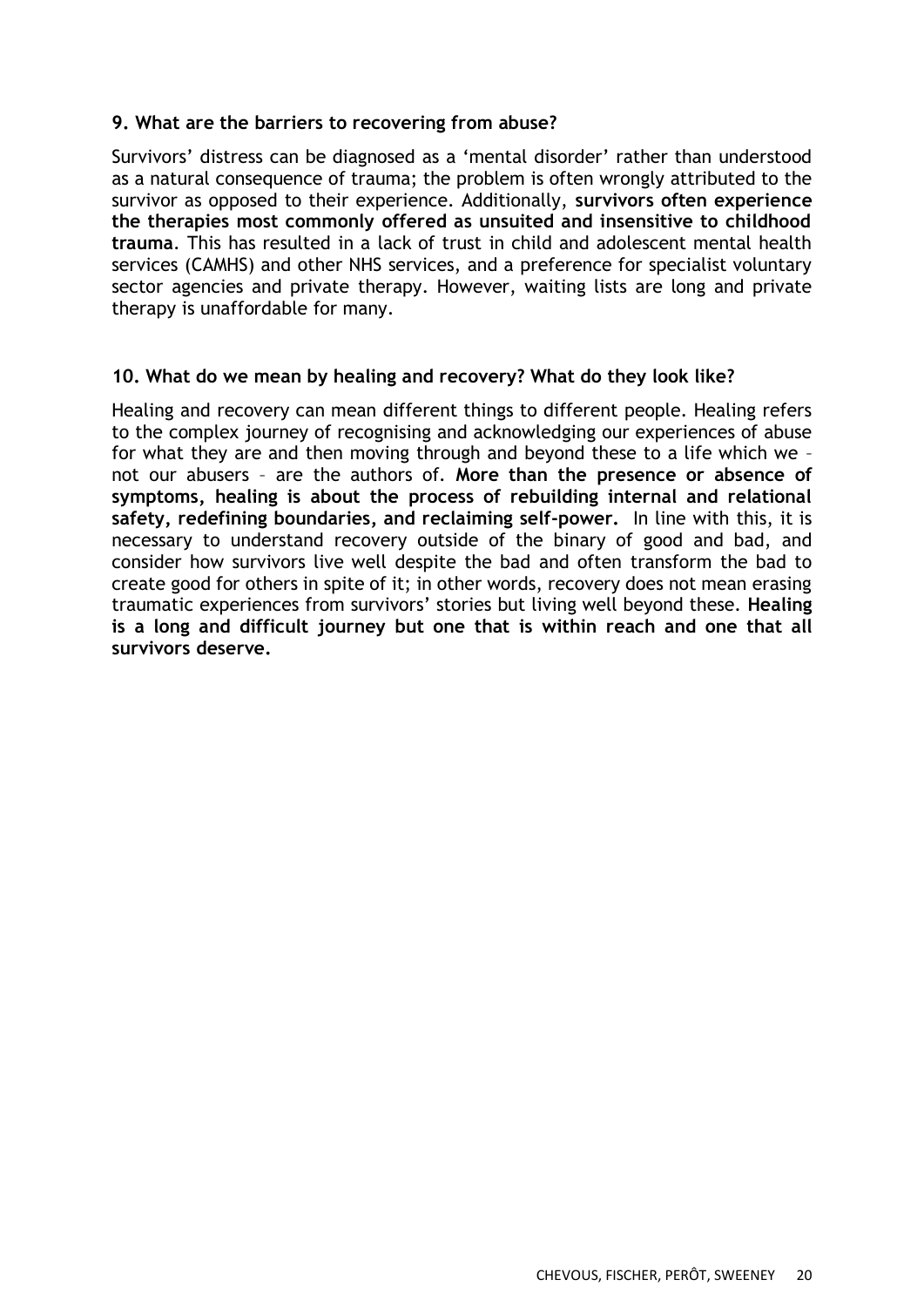## **ACTIONS**

### **1. LEARNINGS & RECOMMENDATIONS**

#### **i. Abuse is often hidden or disguised: it is difficult to recognise, but it is imperative that we all know how to.**

- We need to help people recognise abuse both in their own and in others' experiences.
- We need a language to describe what abuse versus healthy relational dynamics look like so that everyone can understand.
- We need both brief and in-depth training for teachers, youth workers, health workers and other frontline staff to understand how to recognise abuse, what to do about it and how to do handle it well.
- We need a wide social conversation to raise awareness and understanding of abuse; how to recognise it and how to respond. We should harness the power of media and social media to do this.

### **ii. Reaching out to help is key, yet it must be done sensitively.**

- We need safe physical and online spaces where children and young people can go to find refuge, help, support, and information.
- We need to build good relationships and make ourselves available to children and young people so that they feel able to reach out.
- We need to proactively reach out to children and young people and not place all responsibility on them to ask for help; there are many reasons why this may be difficult for them.
- We need nuanced conversations that grapple with the complexities. For example, barriers that prevent children and young people from asking for help may also be protective barriers that keep them safe.

#### **iii. We must act to protect children and young people from abuse, and our actions must be led by them.**

- We need to understand that it is everyone's responsibility to protect children and young people.
- We need to support friends, family, community members and practitioners to notice and deal with abuse, not to turn away or blame victims of abuse because it is too painful or uncomfortable.
- We need to do more to ensure that everyone knows what to do when they recognise abuse is happening.
- We need to be better at listening to children and young people and acting on their wishes and feelings. We must ensure that they remain empowered and have agency in their own lives.
- We need to consider options carefully. For example, removing children from their families is not always the best solution and, if deemed necessary, should be done with as much care and choices for the child as possible. We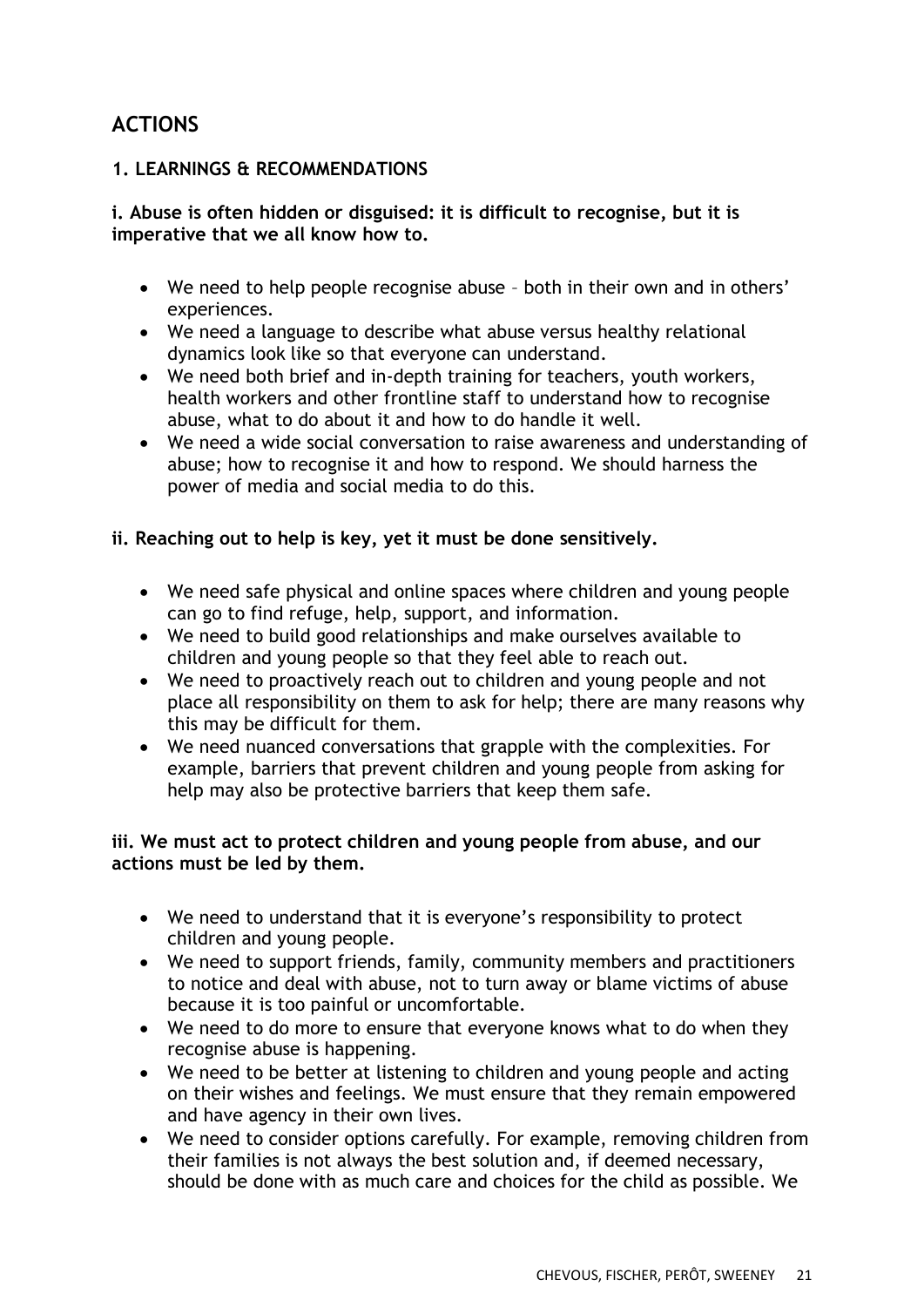also need to look at other solutions, including ways to reduce harm and help children and young people cope.

- We need far more, trauma-informed, accessible, and effective support for survivors, recognising that there are no quick fixes. With good support, many survivors testify that recovery from abuse and trauma is possible.
- We need all efforts to be coordinated through child-centred multi-agency approaches.
- We need to invest our resources appropriately, proportionately to the urgency and importance of supporting survivors of abuse.
- While we cannot always guarantee safety, we can communicate hope. Messages of hope are very important to support children and young people, but we must remain honest and clear.
- We need to recognise the strength of children and young people. They are not defined by their abuse and they are not broken: they are whole humans with whole identities. Children and young people are resourceful and resilient, but they need support to find safety and reclaim their power.
- Survivors are the experts: we need survivors of childhood abuse involved in all relevant initiatives and services in order to shape them and inform priorities, such as this research shows.

*"I'm not done screaming, screaming with my peers"*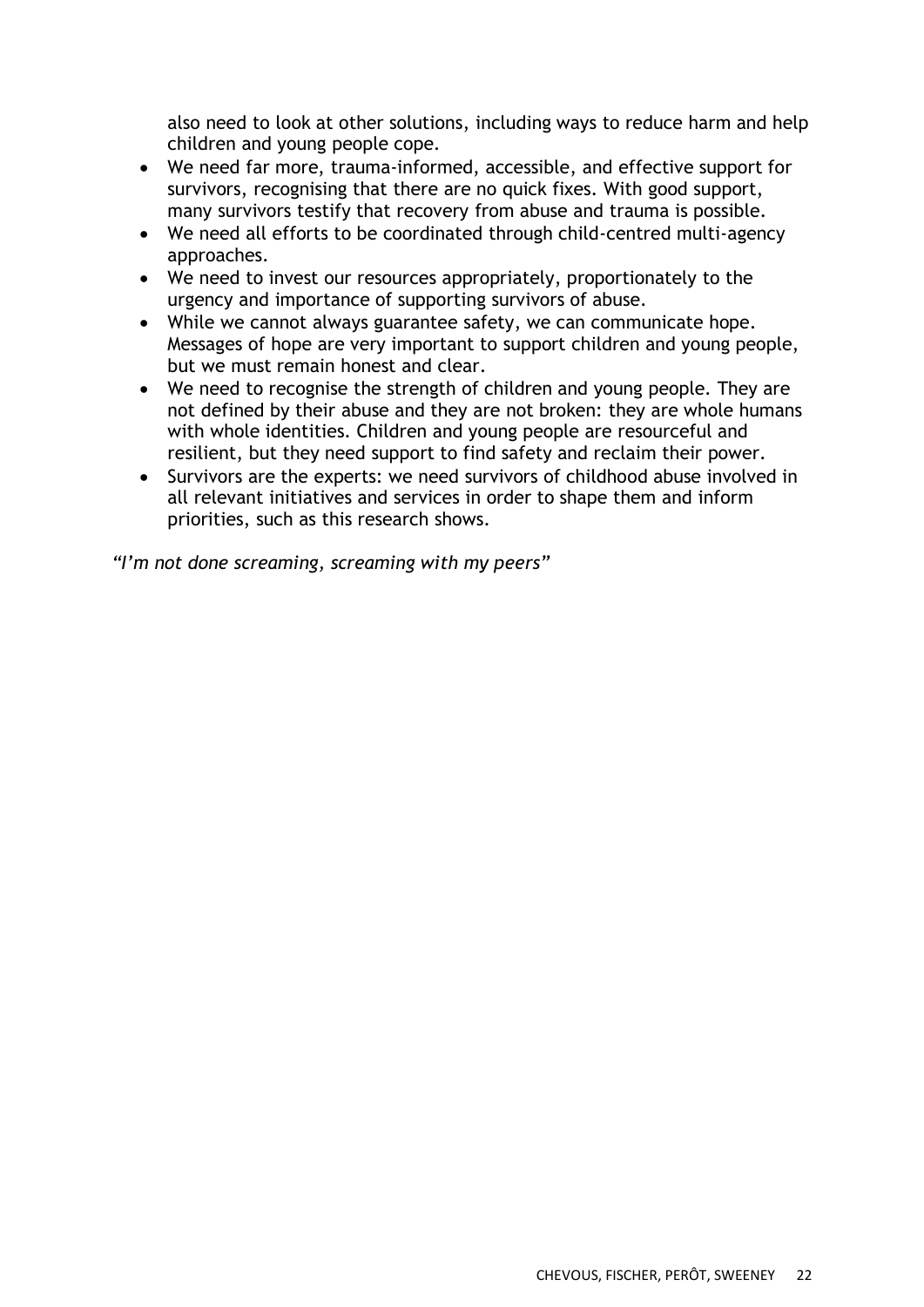### **2. PRIORITY ACTIONS IN PANDEMIC TIMES**

As part of our survey, we asked respondents to vote for on the most urgent actions during pandemic-related restrictions to be taken by families and communities; schools and childcare settings; statutory services; and government. This section outlines the results; these are relevant both in current times and for future pandemic preparedness.

Top 3 actions for families and communities:

- 1 Train people whose role involves visiting houses (e.g., community volunteers, postal workers, delivery workers) to recognise signs of abuse (or code words/signals promoted through public information campaigns).
- 2 Educate communities on how to spot signs of household violence and abuse, and how to sensitively ask children and young people if they are safe and OK.
- 3 Educate communities on simple and clear actions of what to do if you suspect possible abuse.

Top 3 actions for schools, nurseries, childcare settings:

- **1** Educate children and young people about abuse. This includes providing age-appropriate information and resources on supporting at-risk friends.
- 2 Allocate regular check-ins with a child or young person to teachers who have a good rapport with them to maximise the chances of disclosures.
- 3 Train teachers and provide them with guidance on how to identify the signs of household violence/abuse, and sensitively ask questions and respond to disclosures.

Top 3 actions for statutory services, charities, youth organisations:

- 1 Ensure services and organisations are allocated sufficient and ongoing resources to respond to demand.
- 2 Designate a worker/volunteer to check in with all the young people they work with, particularly those known or suspected to be vulnerable (especially while pandemic-related social restrictions measures are in place)
- 3 Ensure children and young people can be referred to, or continue to access, workers, services and counselling (by phone or online if it is not possible in person).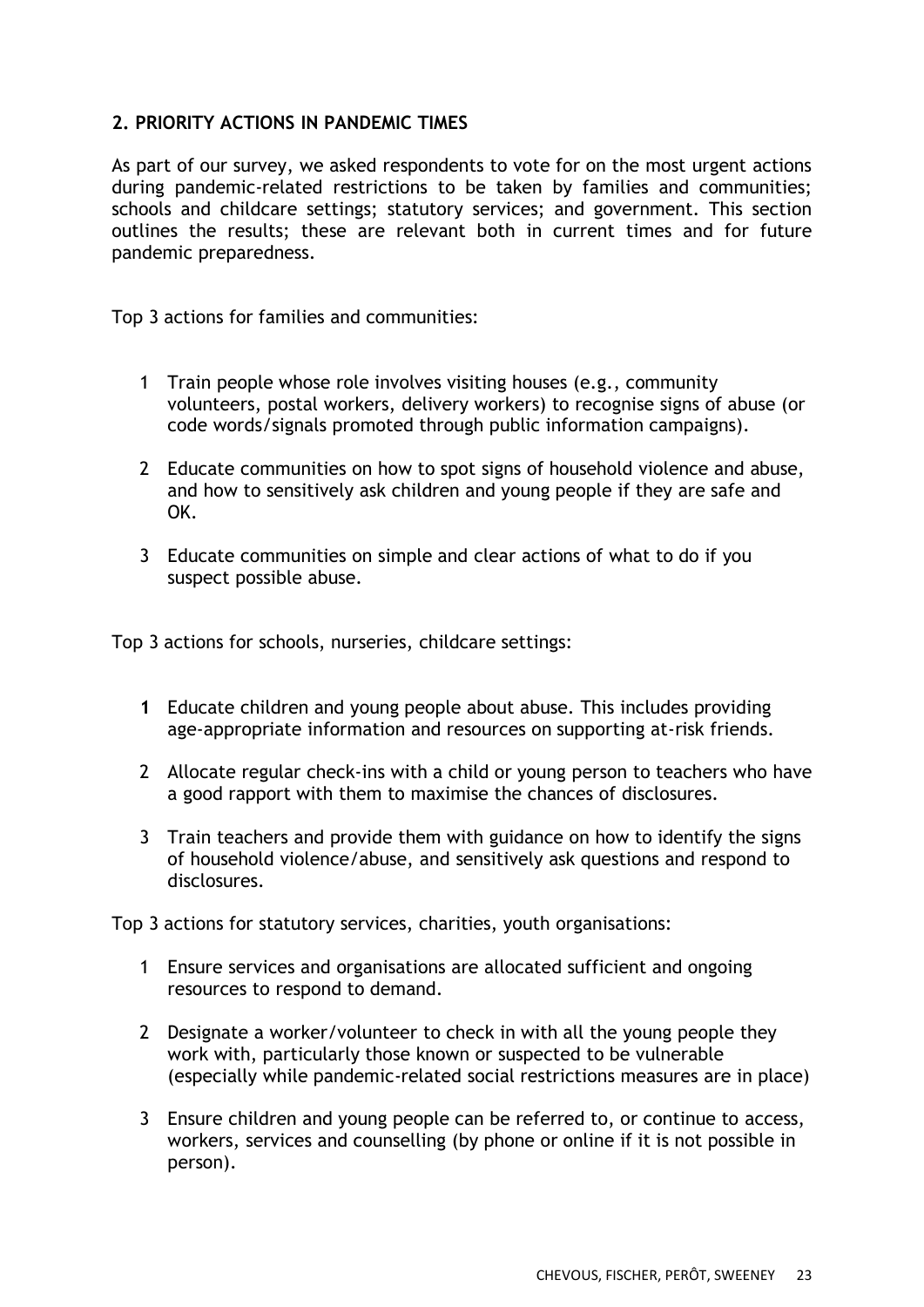Top 3 actions for government and inter-agency bodies:

- **1** Develop apps/helplines/websites/social media links for children and young people to access freely. These should be easily hidden (from abuser or nonprotective parent).
- 2 Provide refuges (both short-term and long-term) to children and young people who need to find a place of safety away from harm.
- 3 Run a public information campaign to raise awareness of household violence/abuse during and post-pandemic, to help children, young people, adults, and professionals recognise abuse, and to advertise resources and sources of help.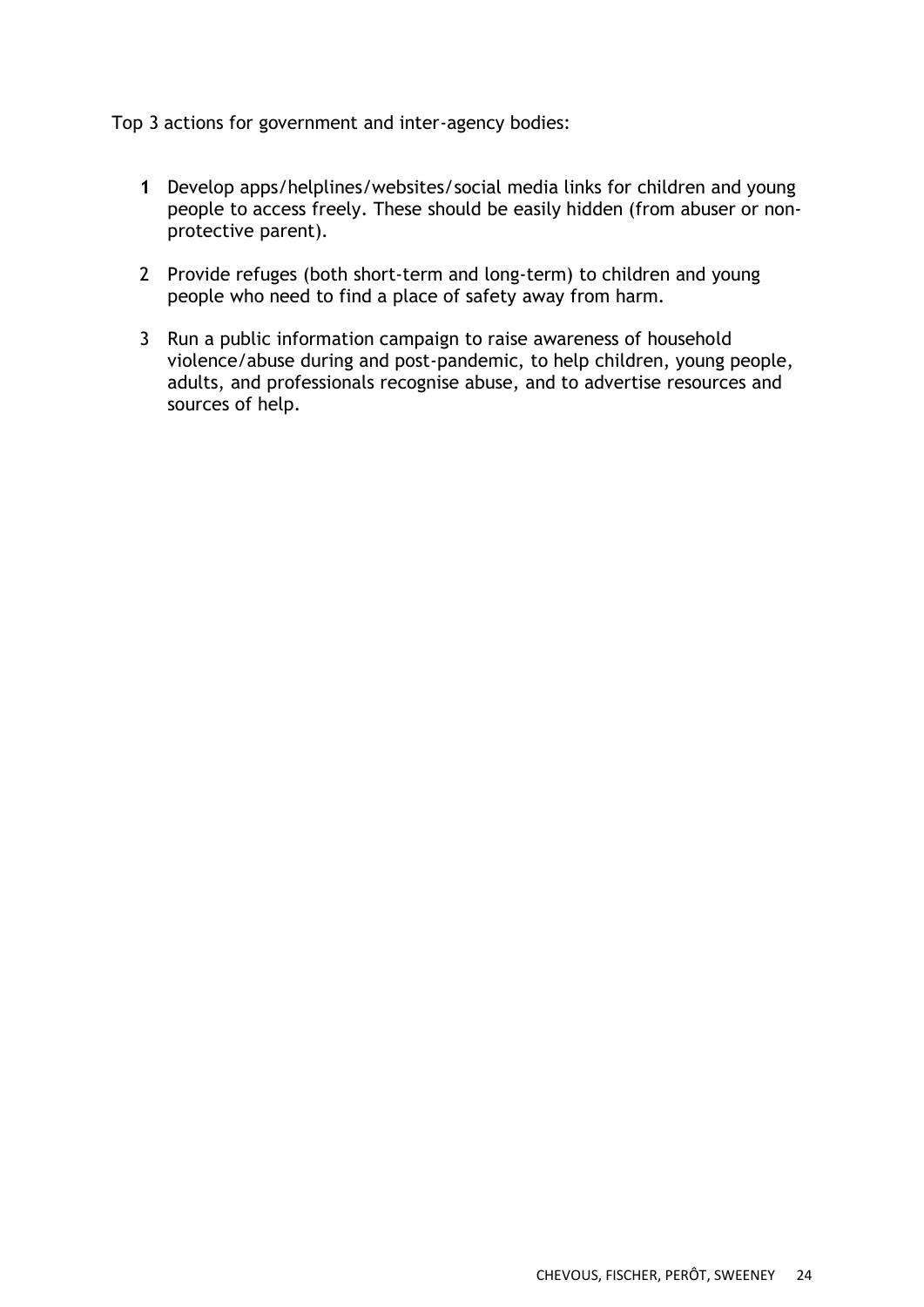## **3. FUTURE RESEARCH**

We noted the following data was missing from our research:

- There was little information on the relationship between abuse and race, gender, sexuality, class, disability, etc. This is likely due to the fact that our questions were focused on understanding how to support children and young people experiencing abuse as opposed to understanding these experiences. Nevertheless, the connection and impact of these factors must be carefully considered when understanding and responding to abuse.
- There was a lot of emphasis on the need for mental health support from professionals who understand abuse and trauma, but there was not much reference to difficulties associated with shame and stigma in relation to mental health, yet we know that this is a significant issue for survivors (9).
- There was little discussion of sibling abuse, yet we know from reports that this is a significant issue (10).
- Few participants talked about the triggers for abuse as discussions were focused on disclosure and response – but this was a key theme for the young people in the Fear at Home report.

Based on the above and on the needs our findings highlighted, we recommend the following priority areas for further research:

- How best to consider intersectionality with socio-economic issues such as race, poverty, gender, sexuality, when supporting children and young people experiencing abuse
- How to understand and support the specific experiences and needs of survivors affected by sibling and peer-to-peer abuse
- How to practically equip individuals, families, and communities to notice and respond to abuse
- How to support families better to reduce abuse
- How to help children and young people and what outcomes they want according to them (as opposed to adult survivors)
- What alternatives to standard child protection interventions are needed and how to implement them (e.g. community-based and transformative justice responses)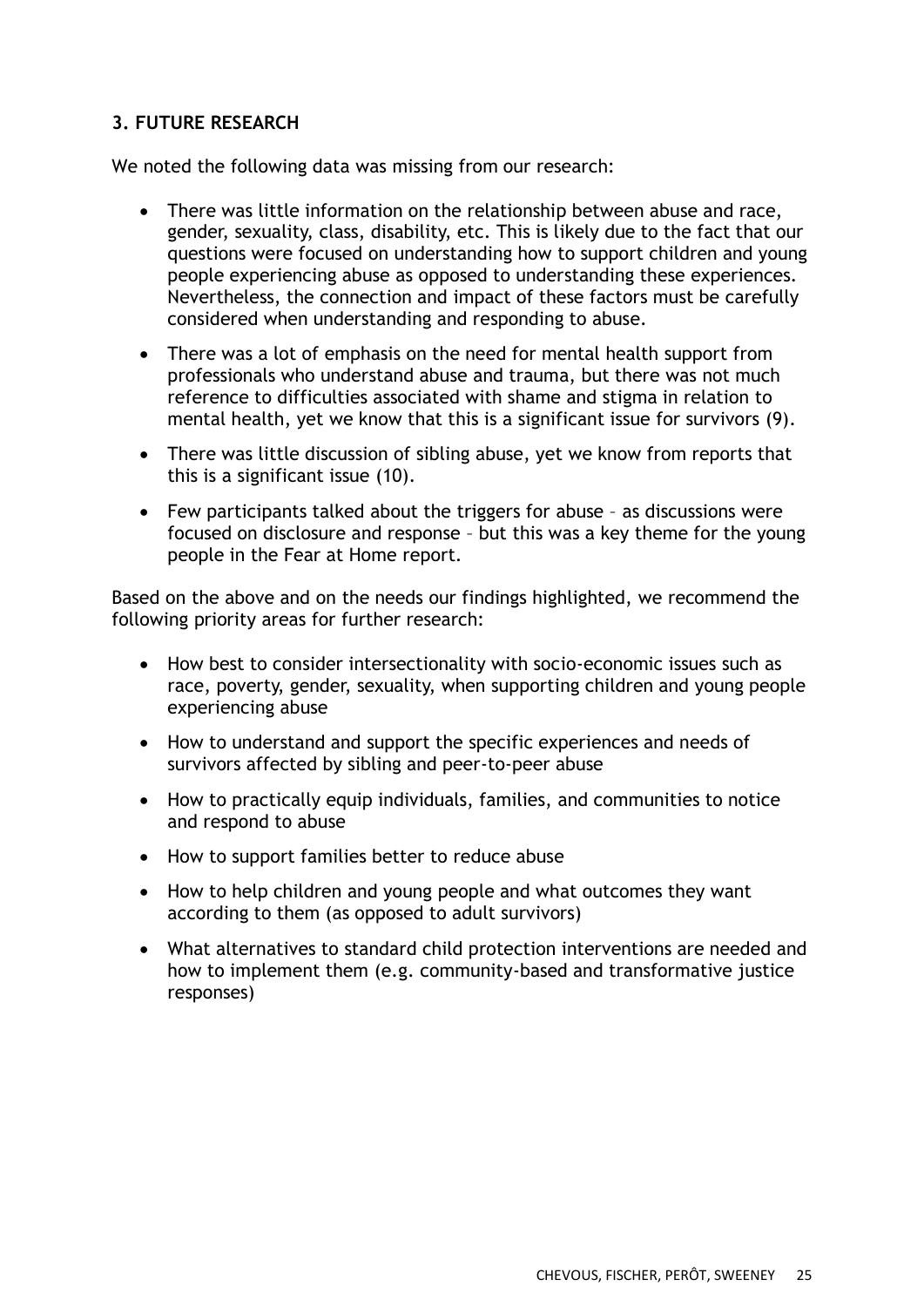## **BITS & PIECES**

#### **1. WHO WE ARE**

**Jane Chevous** is a survivor of child abuse, sexual exploitation as a teenager and rape/spiritual abuse as a young adult. She has forefronted participation and lived experience over 40 years work in youth work, social care, lifelong-learning and children's rights fields. She leads [We Learn We Change,](http://www.welearnwechange.org.uk/) a registered learning company which specialises in learning for social transformation, led from lived experience. An activist and survivor-researcher with [Survivors Voices,](http://www.survivorsvoices.org/) a survivor-led organisation which runs peer support networks and harnesses the expertise of survivors to change society's response to abuse and trauma, she leads [Changemakers,](https://survivorsvoices.org/changemakers/) our network for survivor activists which welcomes new members. A writer publishing on abuse and mental health, co-creation, spirituality and sailing, she explores all these themes at [Barefoot Tales.](http://www.barefoot-tales.uk/)

**Laura E. Fischer** is an Artist, Researcher, Lecturer, and Survivor Activist who specialises in trauma. The focus of her scientific work is on the neurobiology of childhood trauma and the development of novel body-based and survivor-led interventions. Through her art practice, she creates spaces for trauma survivors to reclaim and redefine their narratives on their own terms. She is an Honorary Research Associate of King's College London's Institute of Psychiatry, Psychology and Neuroscience, an Honorary Research Associate of UCL's Division of Psychiatry, an Improvement Leader Fellow and Honorary Research Fellow of NIHR ARC NWL, a Special Lecturer at UCL and Central Saint Martins, and she is on the Editorial Board of QI4U. She has published articles and book chapters, has facilitated workshops and given numerous talks, including keynotes and TEDx, and her artwork and films have been exhibited internationally, at venues including the V&A, the Whitechapel Gallery, and the BFI, and some of her work is in the Central Saint Martins Museum Collection.

**Concetta Perôt** is passionate about supporting and amplifying the voices of people who have experienced abuse and is herself a survivor of multiple forms of child abuse in the home. She has an MSc in Mental Health Studies and is an [integrative](https://eur03.safelinks.protection.outlook.com/?url=http%3A%2F%2Fwww.concettaperot.com%2F&data=04%7C01%7Cangela.sweeney%40kcl.ac.uk%7Cd25bb77d91914ace831b08d8d40e701a%7C8370cf1416f34c16b83c724071654356%7C0%7C0%7C637492505774993021%7CUnknown%7CTWFpbGZsb3d8eyJWIjoiMC4wLjAwMDAiLCJQIjoiV2luMzIiLCJBTiI6Ik1haWwiLCJXVCI6Mn0%3D%7C1000&sdata=bVol%2F1wMdnnZKV9u4fA6aNn271e1flsS2gvVCwcl1Fo%3D&reserved=0) [psychotherapist,](https://eur03.safelinks.protection.outlook.com/?url=http%3A%2F%2Fwww.concettaperot.com%2F&data=04%7C01%7Cangela.sweeney%40kcl.ac.uk%7Cd25bb77d91914ace831b08d8d40e701a%7C8370cf1416f34c16b83c724071654356%7C0%7C0%7C637492505774993021%7CUnknown%7CTWFpbGZsb3d8eyJWIjoiMC4wLjAwMDAiLCJQIjoiV2luMzIiLCJBTiI6Ik1haWwiLCJXVCI6Mn0%3D%7C1000&sdata=bVol%2F1wMdnnZKV9u4fA6aNn271e1flsS2gvVCwcl1Fo%3D&reserved=0) [consultant](https://eur03.safelinks.protection.outlook.com/?url=http%3A%2F%2Fwww.concettaperot.com%2F&data=04%7C01%7Cangela.sweeney%40kcl.ac.uk%7Cd25bb77d91914ace831b08d8d40e701a%7C8370cf1416f34c16b83c724071654356%7C0%7C0%7C637492505775003012%7CUnknown%7CTWFpbGZsb3d8eyJWIjoiMC4wLjAwMDAiLCJQIjoiV2luMzIiLCJBTiI6Ik1haWwiLCJXVCI6Mn0%3D%7C1000&sdata=VdgVYRPjc21ZLWzCtKQ%2B6SnNhfrLH25jmlykOZHhEDo%3D&reserved=0) and trainer with various research studies and [organisations.](https://eur03.safelinks.protection.outlook.com/?url=http%3A%2F%2Fwww.concettaperot.com%2F&data=04%7C01%7Cangela.sweeney%40kcl.ac.uk%7Cd25bb77d91914ace831b08d8d40e701a%7C8370cf1416f34c16b83c724071654356%7C0%7C0%7C637492505775003012%7CUnknown%7CTWFpbGZsb3d8eyJWIjoiMC4wLjAwMDAiLCJQIjoiV2luMzIiLCJBTiI6Ik1haWwiLCJXVCI6Mn0%3D%7C1000&sdata=VdgVYRPjc21ZLWzCtKQ%2B6SnNhfrLH25jmlykOZHhEDo%3D&reserved=0) Concetta has over 20 years of experience as a social worker with children in care and prisons and of running peer-led groups with adult survivors of abuse through [Survivors'](https://eur03.safelinks.protection.outlook.com/?url=http%3A%2F%2Fsurvivorsvoices.org%2F&data=04%7C01%7Cangela.sweeney%40kcl.ac.uk%7Cd25bb77d91914ace831b08d8d40e701a%7C8370cf1416f34c16b83c724071654356%7C0%7C0%7C637492505775003012%7CUnknown%7CTWFpbGZsb3d8eyJWIjoiMC4wLjAwMDAiLCJQIjoiV2luMzIiLCJBTiI6Ik1haWwiLCJXVCI6Mn0%3D%7C1000&sdata=Z47t0wYzT4Q9aHYSH5TfNBQO3weUiIUwui%2BNHzjg8hE%3D&reserved=0) Voices, the organisation she co-founded. She is an Associate with the King's College London and was the lead researcher on the Charter for Engaging Abuse [Survivors,](https://eur03.safelinks.protection.outlook.com/?url=http%3A%2F%2Fsurvivorsvoices.org%2Fcharter%2F&data=04%7C01%7Cangela.sweeney%40kcl.ac.uk%7Cd25bb77d91914ace831b08d8d40e701a%7C8370cf1416f34c16b83c724071654356%7C0%7C0%7C637492505775013004%7CUnknown%7CTWFpbGZsb3d8eyJWIjoiMC4wLjAwMDAiLCJQIjoiV2luMzIiLCJBTiI6Ik1haWwiLCJXVCI6Mn0%3D%7C1000&sdata=QzlF8uJ0PzMbz3l9yTJ9CKmmpJezw2Z4aYR8e3Psa00%3D&reserved=0) a survivor-led project exploring safe, effective and meaningful engagement of survivors in research and services.

**Dr Angela Sweeney** is a survivor researcher who has experienced multiple forms of abuse in childhood and young adulthood. She is Senior Lecturer in User-Led Research and Director of the Service User Research Enterprise (SURE), Institute of Psychiatry, Psychology and Neuroscience (King's College London) where she undertook her PhD in the 2000s. Angie has particular interests in the perinatal period, parenting, gender-based violence, trauma and trauma-informed approaches. Although a health services researcher, she originally studied social sciences, and sociological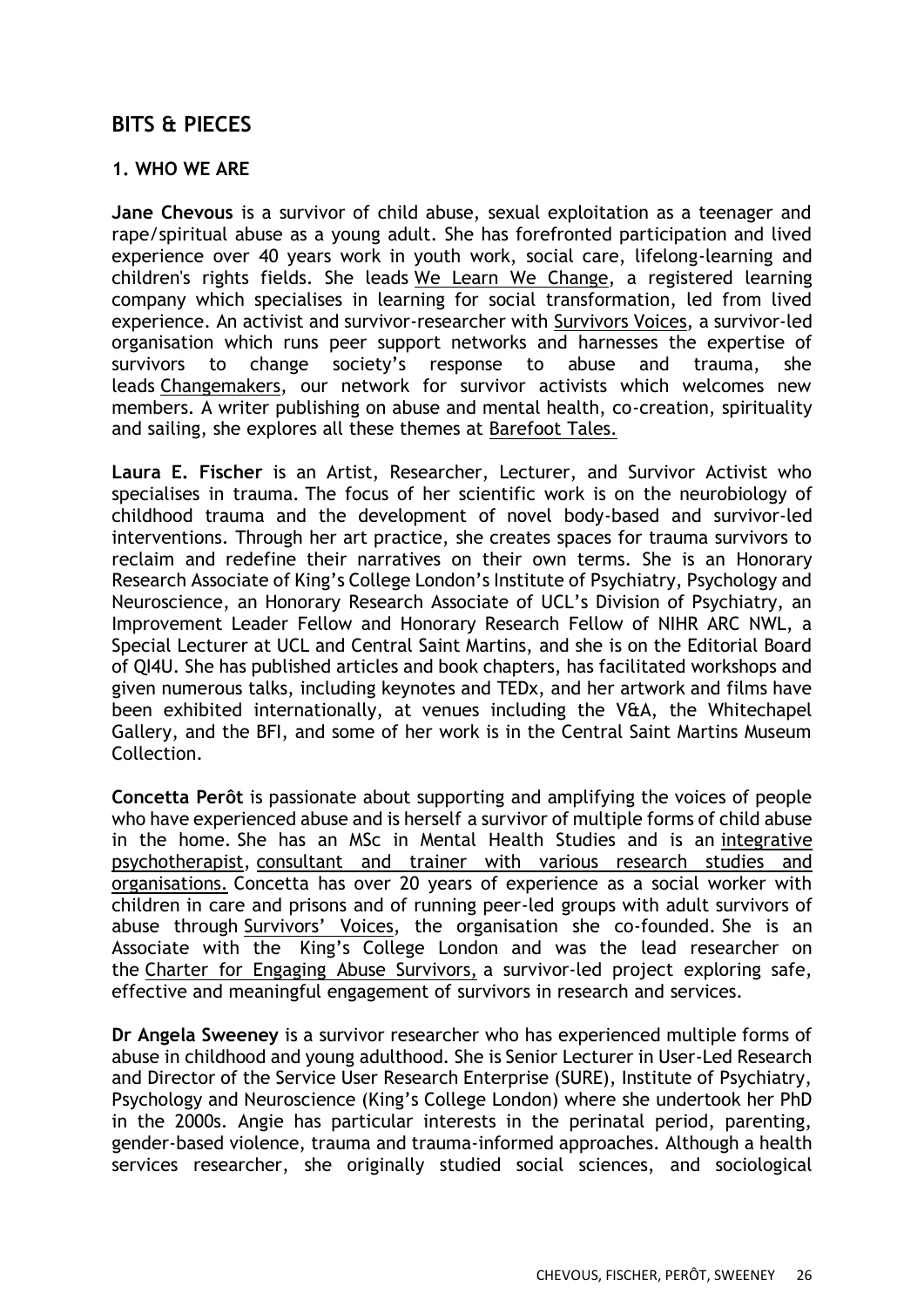approaches continue to inform her work. Angie has two daughters and an adored but indifferent cat.

### **2. FUNDERS**

We are grateful to our funders which made this work possible, through the support of the Violence, Abuse and Mental Health Network. VAMHN is funded by UK Research and Innovation (ES/S004424/1). This project was supported by grants from the King's Together COVID-19 rapid response fund (KT/20/ TS13822) and the Economic & Social Research Council Impact Acceleration Account via King's College London (ES/T501931/1).

### **3.** *FEAR AT HOME* **REPORT**

This report led by Fully Focused Productions and VAMHN co-lead Dr Helen Fisher (King's College London) explores young people's experiences of feeling 'unsafe' at home during the pandemic, and what they thought were the best ways to support other young people to survive and thrive during these more socially restricted times. This was based on an event held as part of the Economic & Social Research Council (ESRC) Festival of Social Science in November 2020. To read the report [click here.](http://www.vamhn.co.uk/uploads/1/2/2/7/122741688/fear_at_home_report_final.pdf) 

#### **4. SOURCES OF SUPPORT**

If you have been affected by the issues we discuss here, there is support for you.

You can find details of sources of support, including peer support groups and links to support services, on the Survivors Voices website [here.](https://survivorsvoices.org/support/)

There are also COVID-19 resources on the VAMHN network [here](http://www.vamhn.co.uk/covid-19-resources.html)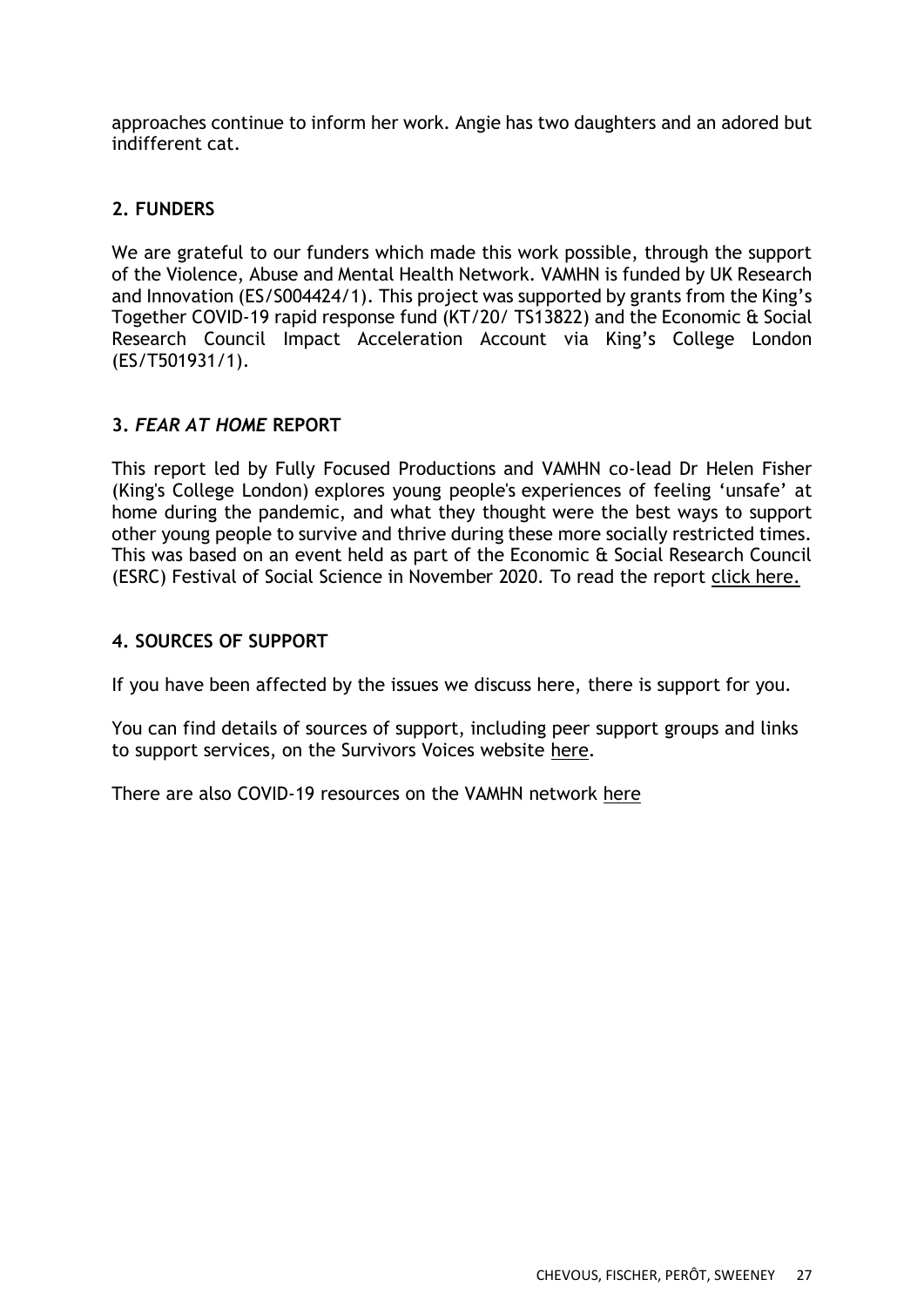## **APPENDIX**

#### **1. IMPACT OF COVID-19 ON SURVIVORS**

Our findings showed that lockdowns and social distancing measures not only have detrimental effects on children and young people experiencing abuse, but they also impact adult survivors of childhood abuse.

#### **Traumatic Memories**

Many survivors who are now safe from abuse are experiencing the resurfacing and/or reliving of traumatic memories.

*"At the peak of lockdown, feeling trapped in the house triggered fears from when I was a child, and felt trapped in an abusive situation. Similarly, a feeling of having no control has been really hard to deal with."* 

*"I was already particularly struggling with not feeling like I had a safe home. Being told to 'stay at home' was a direct trigger to my childhood experiences where I felt trapped at home. And made me feel like I had failed because I still don't feel like I have a safe home."* 

*"Brought it all back, the feeling of isolation, being alone, not being able to talk, feelings of being vulnerable."*

#### **Mental Health**

• More than 2/3 of respondents said COVID-19 worsened their mental health

*"It had a catastrophic effect on my mental health and led to a prolonged and regressive crisis situation. I am still on my own recovery journey and was beginning to make good progress, but this threw me completely off course again."*

*"The sense of being out of control or unable to take ownership over your life has definitely been difficult."*

• 1/5 said that COVID-19 improved their mental health

*"I feel safe alone. People are dangerous. Corona has been the best thing that has happened in a long time, keeping people away from me. I have had time to focus on my well being, instead of having to deal with everyday anxieties of work, deadlines, meeting people and constantly juggling commitments."*

• 1/10 said that it COVID-19 did not change their mental health

*"I am sad but no more so than I usually am. Just for different reasons."*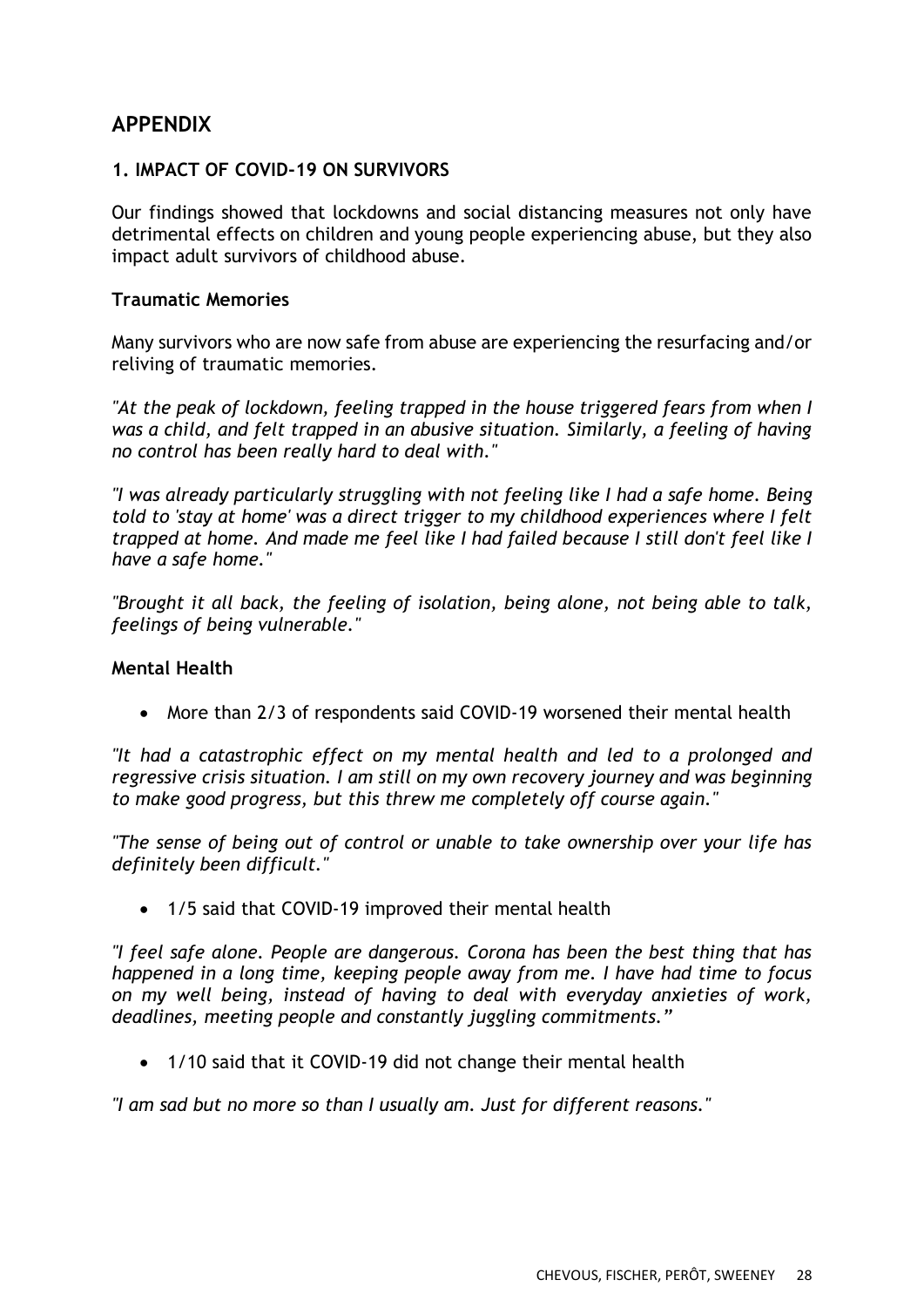#### **Support Network**

The importance of having a support network was clearly highlighted: survivors with access to supportive partners, friends or family members described these as protective factors and, in contrast, survivors without access to these spoke of a worsening of their mental health as a consequence. Some survivors emphasised the value of peer support groups.

#### **Care Provision**

Several people outlined challenges related to mental health services. The two most common were difficulties accessing therapy and other mental health support, and difficulties with the online adaptations of care provision.

*"Difficult for them to pick up on my non-verbal cues when I'm dissociating, leading to it going outside the window of tolerability."*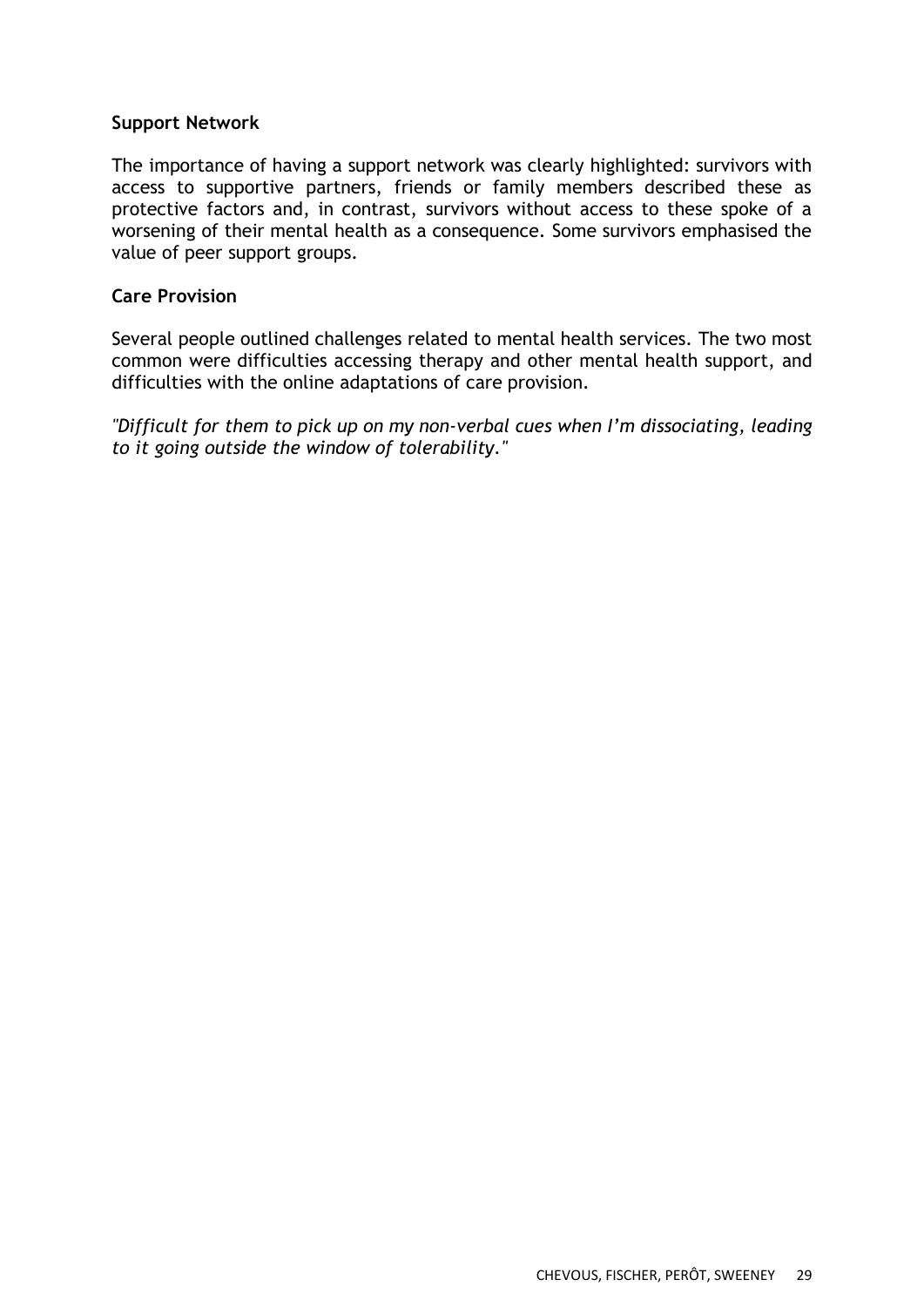## **2. METHODS AND PARTICIPANTS**

#### **A survivor ethos**

This project was conceived and undertaken by survivor researchers who were troubled by the knowledge that many children and young people were experiencing lockdown in unsafe households. All four authors identify as survivor researchers, and each step of the project was designed and developed according to survivor research principles. Researchers from King's College London and the McPin Foundation secured funding, provided a sounding board and assisted with dissemination.

The principles of the Survivors Voices *Charter for Organisations Engaging Abuse Survivors in Projects, Research & Service Development* were integral to how we conducted our project, meaning that we aimed to conduct research that was the opposite of abuse and was:

- Safe
- Empowering
- Accountable and transparent
- Liberating
- Creative and joyful
- Amplified the voices of survivors
- Promoted self-care

These principles were underpinned by our core values which included explicit commitments to:

- the inclusion of all, in all our diversity (including gender, age, ethnicity, disability, sexual orientation, experience, culture, all faiths or none);
- promote safe spaces based on a culture of tolerance, mutual respect and co-operation;
- remove the barriers that divide people, encouraging everyone to participate as much as they want or feel able to; and
- epistemic justice that values the wisdom of lived experience equally with other forms of knowledge.

These principles and values informed each step of the process, including the way the survey was set-up, how we identified participants, the way the roundtables were conducted, our approach to facilitation, and how we analysed and presented what we found.

#### *Addressing the emotional costs:*

We were clear from the start that this work comes with a huge emotional cost for those conducting it, as well as those participating, and that this emotional cost is particularly acute for those with direct lived experience. We developed a way of coworking that had this understanding at its core.

• We respected the boundaries that each of us put in place in terms of our ability to engage with the material. We also respected and understood the ebb and flow of our engagement with the project. These boundaries were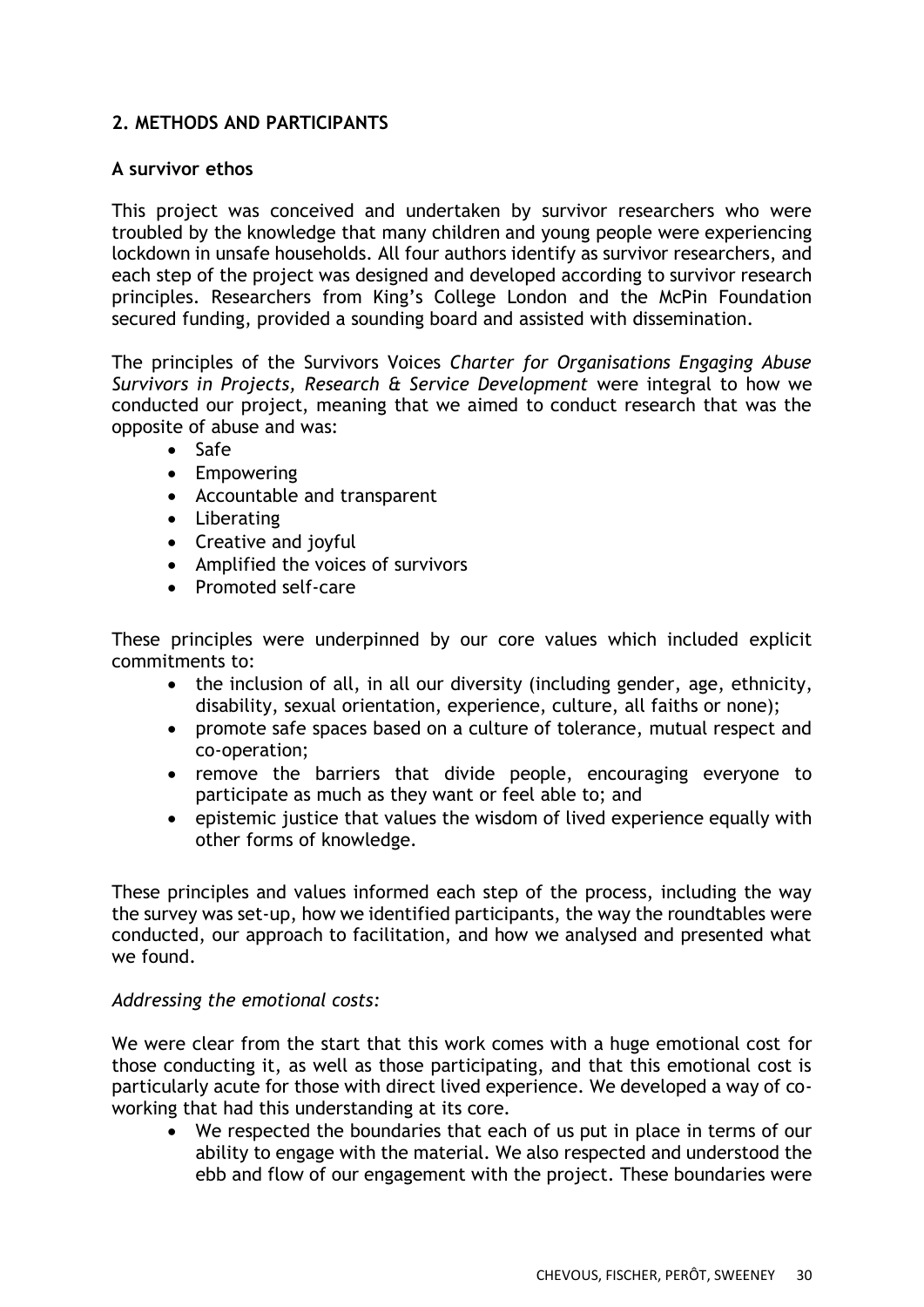not pathologised but were understood within a supportive, survivor framework.

- We prioritised emotional support for one another over and above the work. We communicated regularly through online meetings and WhatsApp, spending much of our time checking in. We each chose how honest we were about our circumstances and respected one another's boundaries on this too.
- There was no attempt to assess another person's stability or mental capacity to contribute. We each took responsibility for what we could and couldn't do at each point of the project.
- We didn't just work. We laughed, shared, and made plans for when lockdown conditions are eased and we can see one another in person.

The essence of this approach is that *we cared*: about ourselves, one another, our participants, and the children and young people that this research is about. We hope that that care comes through loud and clear in our report.

### **The survey**

In March 2020, we launched an initial rapid-fire, 36-hour online consultation to gather wisdom on supporting children and young people who are 'off-radar' and at risk of violence and abuse within their households. Forty-three people completed the survey. An interim report was [published](http://www.vamhn.co.uk/uploads/1/2/2/7/122741688/off_radar_c_yp_at_risk_report_part_1_.pdf) in April.

We then developed a survey which built on and extended the first consultation. This survey aimed:

a) to expand on consultation findings from with a broader respondent group and

b) to rank order important actions identified in the consultation.

The survey was open from  $26<sup>th</sup>$  June to 10<sup>th</sup> July 2020 and was hosted on online using Qualtrics software. Ethical approval was obtained from King's College London's ethics committee (Ref: HR-19/20-19537) and all participants were asked to read an information sheet and consent to participating before completing the survey. There were no financial incentives or payments offered for participating.

A snowballing method was used to identify participants through our personal and professional networks and via social media. We invited survivors aged 16 or above who know what it is like to be trapped in an unsafe home unknown to helping agencies, and the adults/professionals who support them. The extensive networks and social media of the authors were central to the recruitment of participants. We sought to disseminate the survey to organisations for people who are traditionally less heard in this area of study including: young people, men, people from minoritised ethnic groups, people who had experienced trafficking and people with honour-based experiences. A total of 71 people completed the online survey, of whom 42 (80%) were assigned female at birth and identified as female; two thirds (64%) identified as having lived experience; and 43 (83%) identified as English, Welsh, Scottish, Northern Irish or British. Three people (6%) additionally identified as being Black African or Caribbean, or of mixed heritage.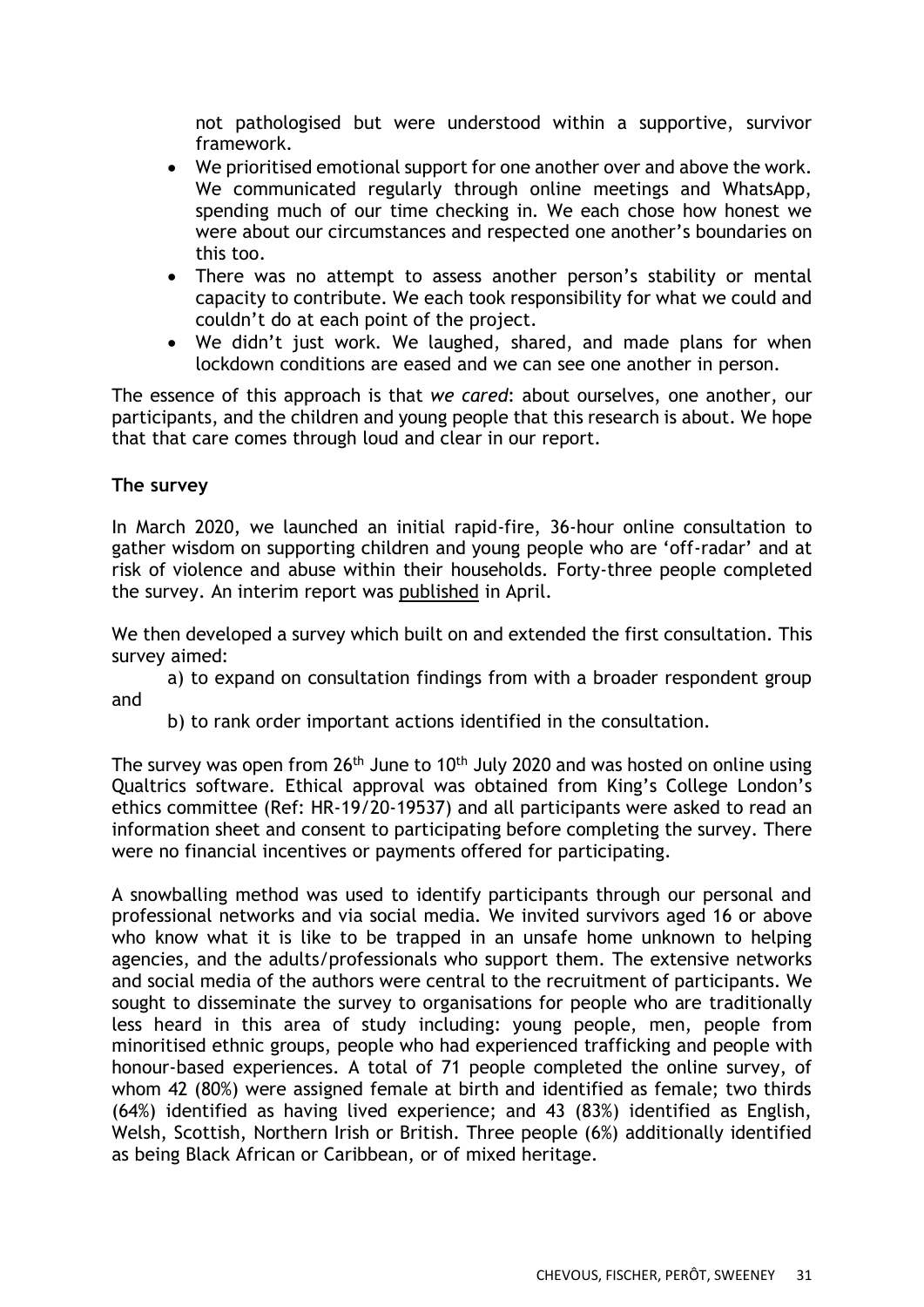The survey contained a mix of open and closed questions. Closed questions generated ranked data on the urgent actions people felt should be taken during the pandemic by various sectors in contact with children and families. Closed questions also captured the types of support people had been able to access during lockdown.

Open question responses were entered into an Excel spreadsheet. Reflexive thematic analysis was used to understand the findings (11, 12). First, two authors read and re-read the responses and independently identified themes. A third author then familiarised themselves with the responses, and independently read, collated and summarised the key themes identified by the first two authors. In line with Braun and Clarke's method (11, 12), the writing process formed the final analytic stage through an iterative process of authors' interpreting, summarising and writing up the findings. The final account of the data was presented in information packs for roundtable participants (see the section on the roundtables).

#### **The virtual roundtables**

Three online roundtables were held in the Autumn of 2020. Their aim was to discuss and extend the survey findings by deepening our understanding of how to support off-radar children and young people experiencing violence and abuse in their households, and to consider ways of communicating these findings to relevant groups, organisations and communities.

Potential roundtable participants were identified through our networks. Attendance was by invitation only, enabling us to reach a broad group of people (particularly men, people from minoritised ethnic groups and people working in a variety of sectors) and ensure safety (particularly given that roundtables were all held online). Participants were paid for their time, in line with INVOLVE guidelines.

Information packs were developed and sent to participants in advance of the roundtables. These contained:

- Introductions and agenda
- Background information: including what to expect and information on the facilitators/researchers
- Safety and wellbeing guidelines
- Survey findings, quotes, and anticipated discussions

Each roundtable had a lead facilitator, co-facilitator and notetaker, all of whom were survivor researchers. This approach meant that if a facilitator did not feel able to attend on the day, they could honour that feeling and prioritise self-care. Similarly, pre-roundtable communications with participants assured people that they should only attend on the day if they felt able to. However, all attended the roundtables, except one person who was unable to get online.

Prior to the roundtables, all participants were sent the contact details (email and mobile number) of two facilitators who they could contact for support before or after groups (which some did) and given a link to the Survivors Voices [support](https://survivorsvoices.org/support/)  [webpage.](https://survivorsvoices.org/support/) During the sessions, online breakout spaces were available for those who needed them.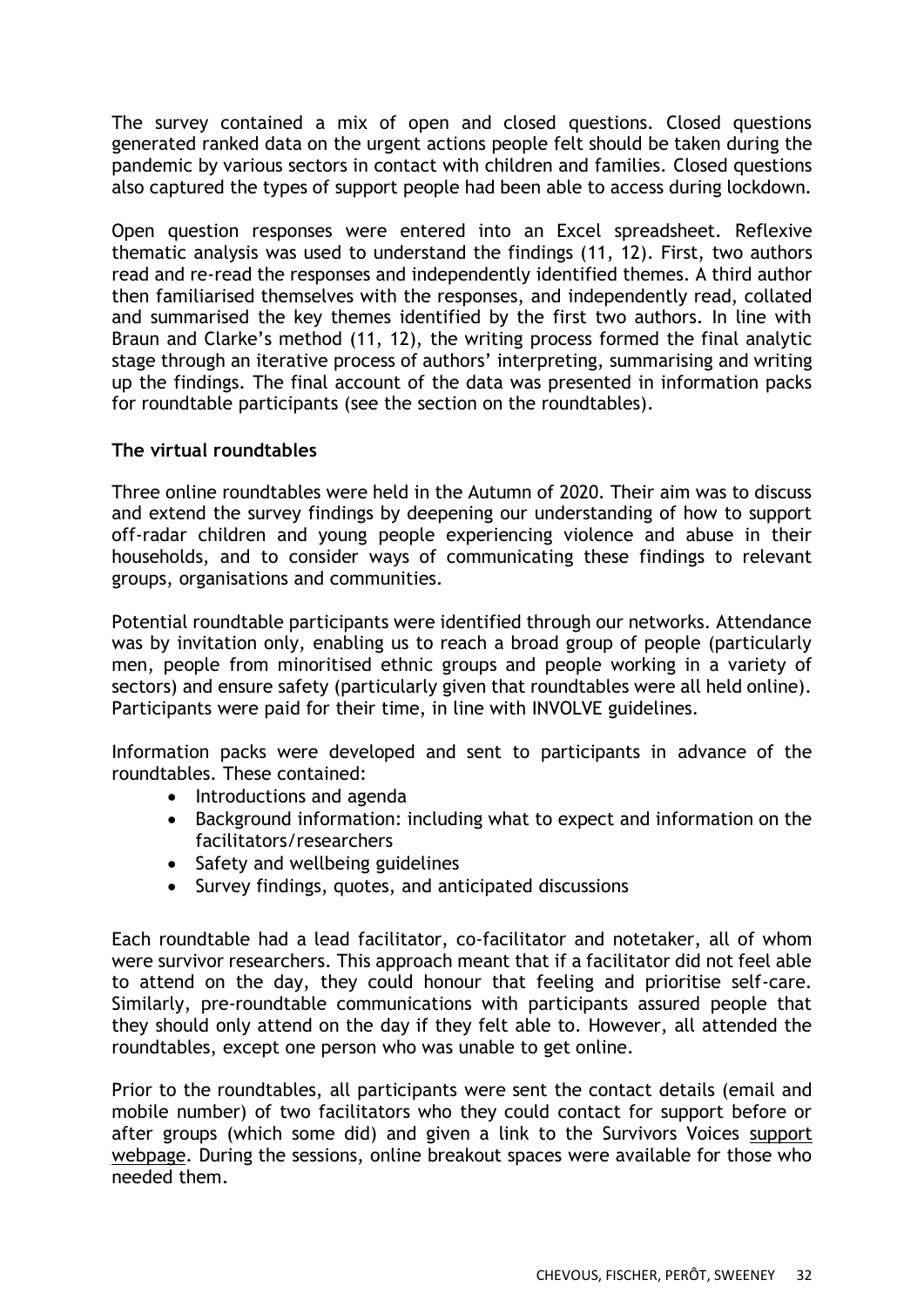Each roundtable was participant-led and consequently had a different focus:

- **Roundtable one, survivors**: this roundtable was attended by 12 people with lived experience of childhood violence and abuse within their own households. The focus of this group was on the key themes identified in the survey. As well as holding survivor identities, some participants were also practitioners and professionals (including researchers and doctoral students).
- **Roundtable two, practitioners and survivor practitioners**: the second roundtable was attended by 14 practitioners – including survivor practitioners – and focused on the actions that allies and others can take to support children and young people at risk of experiencing violence and abuse within their households. Participants held a variety of professional identities representing multiple sectors including academia, clinical psychology, education, church, youth work, children's services, children's rights.
- **Roundtable three, creative communications**: the final roundtable was attended by 11 people with expertise in creative communications. There was a wide-ranging discussion of themes with a focus on how to creatively communicate messages to children and young people experiencing violence and abuse within their households. People's specialisms included: fine art; illustration; graphic communication design; socially-engaged fashion design; theatre; crafts; poetry and music; radio and podcasts; a charity improving media coverage and public understanding of misrepresented groups and issues; and a youthled film production company.

The authors analysed the roundtables collectively, deepening and extending the findings from the survey. In the first stage, we built 'thick descriptions' of the key themes and suggested actions, reflecting on the roundtable discussions. We then reflected on the themes, drawing on lived experience and survivor-researcher and peer-supporter knowledge to interpret the significance of the findings for survivors and practitioners in an iterative process. Writing themes and recommendations for action for this report formed the final analytic stage.